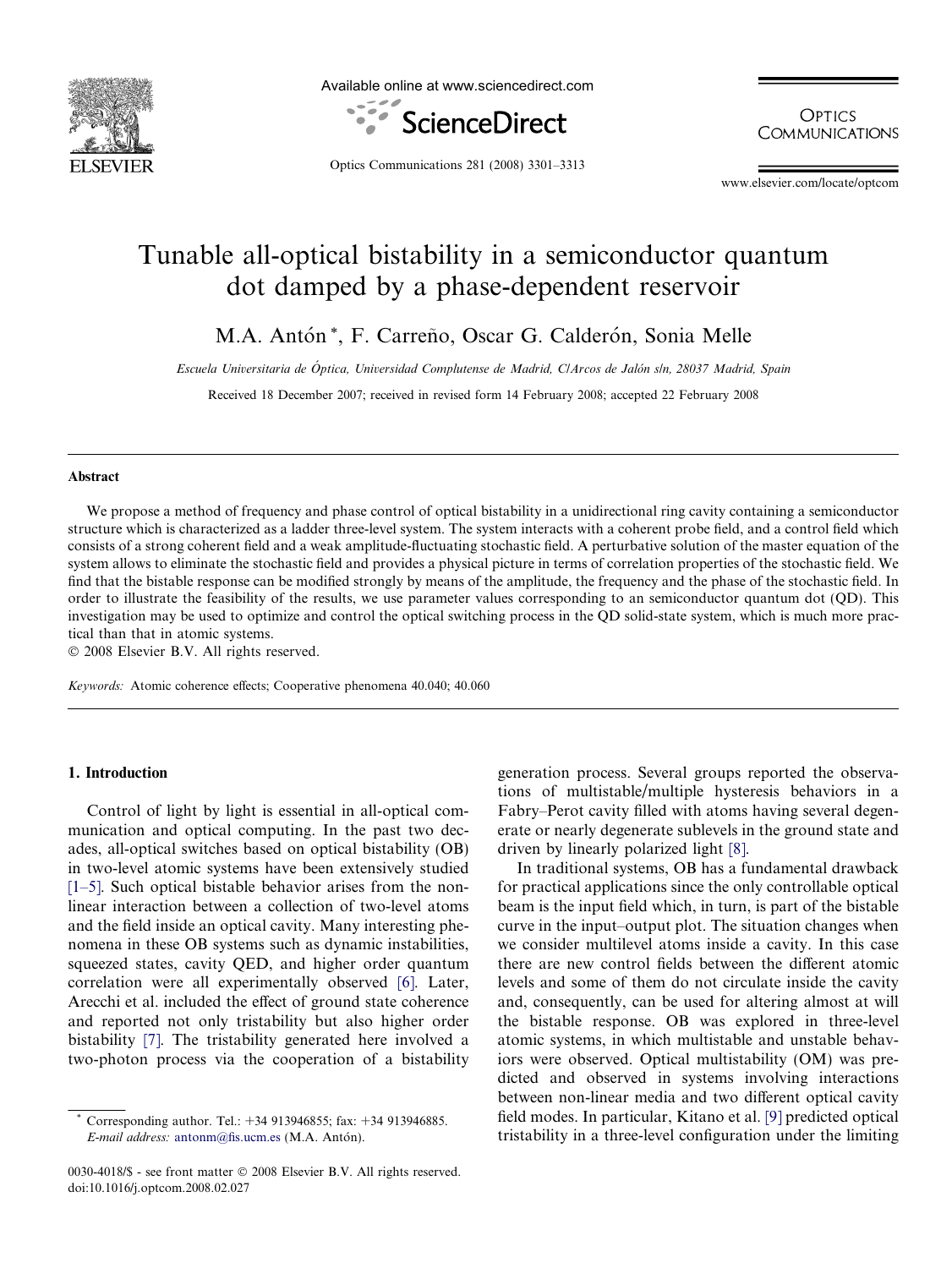condition of large atomic detuning with no saturation, which was experimentally observed by Cecchi et al. [\[10\]](#page-11-0). Even more interestingly, new physical mechanisms such as quantum interference and coherence effects, which can greatly modify the absorption, dispersion and non-linearity of the system, can be exploited to engineer the OB in these atomic schema. In earlier works, Walls et al. [\[11,12\]](#page-11-0) proposed a novel scheme for OB by using atomic coherence effects in three-level  $\Lambda$ -type atoms, and similar studies were carried out in a ladder system by Harshawardhan et al. [\[13\]](#page-11-0). OB in such multilevel atoms was found to be originated by population trapping in a coherent superposition of the ground state sublevels. The main feature of this mechanism relies on the fact that it does not require atomic saturation, thus OB is achieved with low laser intensities compared to those required in previously considered atomic schema. From an experimental point of view, OB in three-level systems based in electromagnetically induced coherence has been investigated extensively by Xiao and coworkers in a system consisting of three-level rubidium atoms in an optical ring cavity. They presented a demonstration of controlling the cavity output intensity of one laser beam with the intensity of another laser beam. In a series of successfully papers they have shown the quantum coherence effects in three-level  $\Lambda$ -type atoms such as cavitylinewidth narrowing [\[14\]](#page-11-0). Optical bistability and instability were experimentally observed and manipulated by changing the control and cavity field parameters [\[15,16\]](#page-11-0). Joshi et al. [\[17–19\]](#page-11-0) have explored their preliminary observations in [\[16\]](#page-11-0) to show the dependence of the OB on various parameters such as intensity and frequency detuning of the coupling field. Four level atomic systems have also been explored showing interesting features. For example, Chang et al. [\[20\]](#page-11-0) have observed controllable shift of the threshold points and the hysteresis curve of OB induced by two suitable tuned fields. All-optical flip-flop and storage of optical signals were obtained by controlling this shift. Similar behavior has been analyzed in a tripod four level atom in [\[21\]](#page-11-0). A novel form of non-linearity, i.e., dynamic optical bistability, has been demonstrated in resonantly enhanced stimulated Raman scattering by Novikova et al. [\[22\].](#page-11-0) Joshi et al. [\[23\]](#page-11-0) have extended this behavior in a three-level  $\Lambda$ -type atom by changing the sweeping frequency of the cavity input field in the optical bistability response of rubidium atoms. Finally, it is worth noting that other ways of generating coherence connected with the relaxation processes such as spontaneous emission have been reported in three-level  $\Lambda$ -type atoms [\[24\]](#page-11-0). Similar studies have been carried out in  $V$ -type atoms driven by a coherent field in a broadband squeezed vacuum taking into account the possibility of quantum interference between the two decay channels from the two upper sublevels to the ground level [\[25,26\].](#page-11-0) It is found that OB can be achieved with considerable lower threshold intensity to the width of the hysteresis loop can be controlled by the relative phase of the squeezed vacuum to the coherent field. Others different mechanisms to realize OB have

appeared by using atomic coherence, for example, via initial coherence of atoms [\[27\],](#page-11-0) or via microwave field induced coherence [\[28\].](#page-11-0)

While most of quantum-coherence experiments involve dilute systems, there is also interest in obtaining similar effects in semiconductors. Such obtention may produce a potentially drastic increase in practical applications because the widespread use of semiconductors components in optoelectronics to obtain optical tunable delay lines, buffers, quantum switches, among others. Devices which take advantage of intersubband transitions in quantum wells (QW's) and quantum dots (QD's) have inherent advantages, such as large electric dipole moments due to the small effective electron mass, and a great flexibility in the device design by a proper selection of the materials and their sizes. Quantum coherence and interference phenomena have been studied theoretically and experimentally in intersubband transitions in the conduction band of semiconductor QW's and QD's [\[29–31\]](#page-11-0). In particular, electromagnetically induced transparency (EIT) was experimentally obtained using exciton and biexciton transitions in a QW structure [\[32–35\].](#page-11-0) There are additional studies on laser without inversion (LWI), refractive index enhancement in semiconductor nano-structures for coherent mid-to far-infrared radiation generation [\[36\]](#page-11-0), optical storage [\[37,38\],](#page-11-0) and for sensitive infrared detectors [\[39\]](#page-11-0). In addition, extremely useful devices such as ultrafast optical switches [\[40–42\]](#page-11-0) operating at hundreds of GHz, and quantum switches [\[43\]](#page-11-0) based on Fano-type interferences in double QW's operating at low intensities have been reported. In these systems the coherence is established by resonant tunneling which enables one to change the coupling strength with a bias voltage. Another mechanism which relies on the establishment of an initial coherence has also been explored to obtain EIT in these systems. In particular, Pötz [\[44\]](#page-11-0) studied coherent control in intersubband transitions by using the phase difference between a pump pulse and a control pulse, and he found that gain can be achieved by changing the relative phase of two pump fields. At the same time, some attempts have appeared in order to explore OB phenomena based on electromagnetically induced coherence in semiconductors. Joshi and Xiao [\[45\]](#page-11-0) have theoretically demonstrated the possibility of observing OB in a system consisting in InGaAs QW with AlInAs barriers which was modeled as a three-level system in a ladder configuration and driven by a strong field under two-photon resonant condition. Li has analyzed OB via tunable Fano interferences based on intersubband transitions using three and four atom-like models [\[46,47\]](#page-12-0). All these effects are very sensitive to the detuning between the driving field and the optical transitions (two-photon resonance), so a perfect tuning between the driving fields and the atomic transitions involved must be fulfilled. It is well-known that any perturbation of this condition will dramatically modify the absorptive and dispersive properties of the system. In view of this, the main motivation of this paper is to explore the possibility of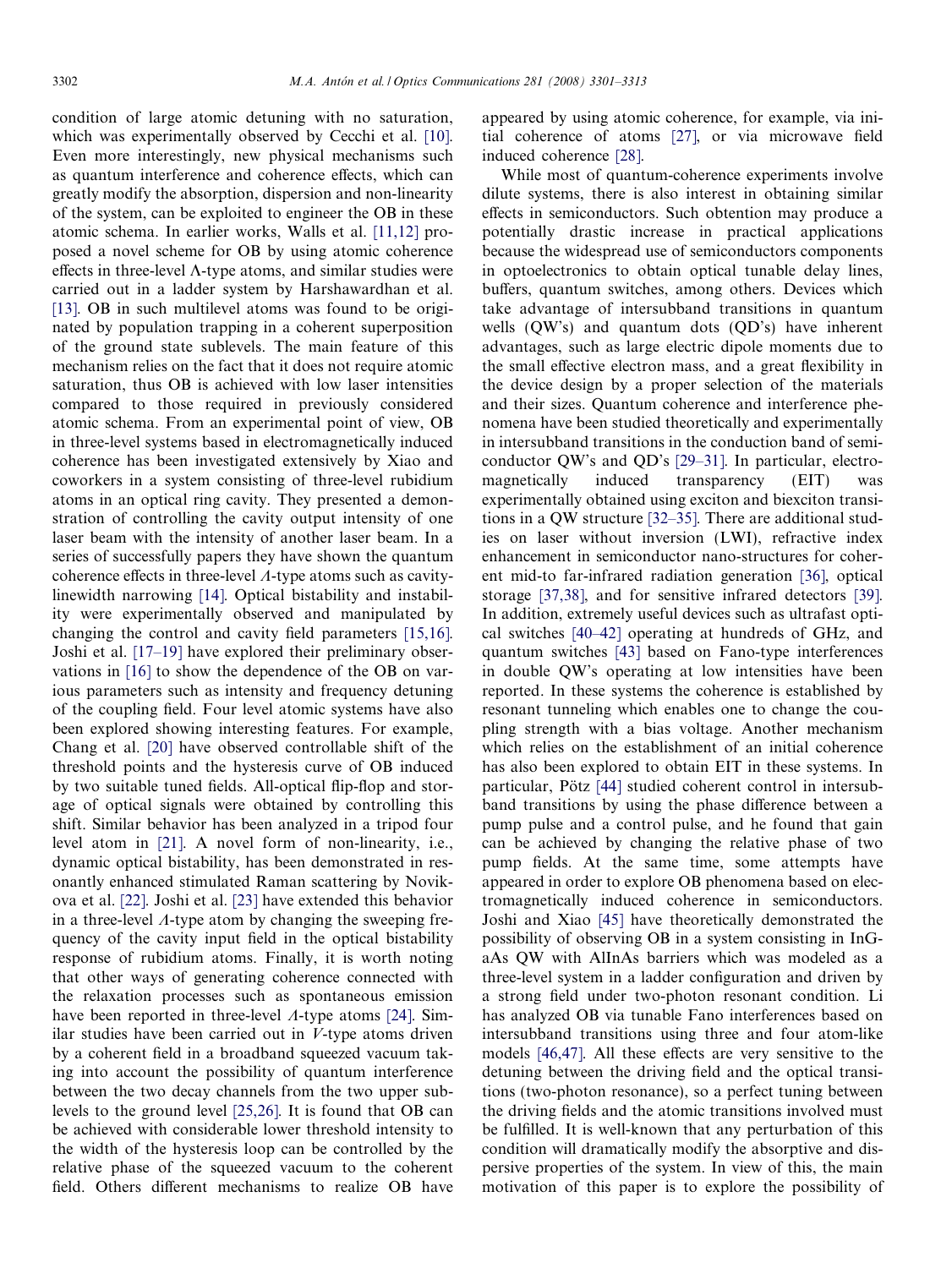<span id="page-2-0"></span>controlling the bistable response by means of a weak amplitude-fluctuating field superimposed to a coherent control field in these kind of systems. We remind here that the atomic response to a fluctuating field has been a subject of previous consideration. The first discussion of the effects of statistical fluctuations upon OB was apparently in [\[48\].](#page-12-0) In the case of absorptive optical bistability, the simplest model which describes amplitude fluctuations in this system is given by a Langevin equation with additive noise [\[49,50\].](#page-12-0) Using a more phenomenological approach, Hanggi et al. [\[51\]](#page-12-0) derived Ito stochastic differential equation for the amplitude fluctuation with multiplicative Gaussian white noise to describe the OB system in the good cavity limit. Recently phase fluctuation effects on the absorptive optical bistability in a two-level system have been studied [\[52,53\]](#page-12-0) and a very peculiar phenomenon is shown, namely when the cooperativity parameter  $C < 4$ , noise still can induce optical bistability. The phenomenon of noise-induced optical bistability in this paper is just the example of noiseinduced phase transition. In addition, Zhou and Swain [\[54\]](#page-12-0) have pointed out that in a two-level atom driven by a strong coherent field as well as a weak stochastic field with wide bandwidth, the stochastic field can give rise to phase-sensitive spectral profiles in resonance florescence similar to those which occur when the atom is damped by a broadband squeezed vacuum. On the context of OB in three-level systems, Gong et al. [\[55\]](#page-12-0) and Antón and Cal-derón [\[25\]](#page-11-0) showed that phase fluctuations of the control field may alter the bistable response. Hu et al. [\[56\]](#page-12-0) and Osman and Hassan [\[57\]](#page-12-0) also showed that in three-level  $\Lambda$ -type atoms, OB can be achieved via amplitude-fluctuating fields. In these works both the control and stochastic fields are considered to have the same angular frequency. In this work we will study the dependence of input–output bistable response on several parameters and we will address a general situation where the angular frequencies of the control and stochastic fields differ each other. Moreover, we will show that the probe field must be taken into account in order to properly obtain the bistable response in the regime of high Rabi frequencies of the probe field. Specifically, we investigate the behavior of a probe field in a unidirectional ring cavity containing a semiconductor QD similar to that studied in the context of obtaining slow-light [\[58–60\].](#page-12-0)

The paper is organized as follows: in Section 2 we derive an effective master equation for the reduced density operator beyond the weak-probe field approximation by adiabatically eliminating the stochastic field variables when the coherent control field is stronger than the stochastic part. Section [3](#page-5-0) deals with Maxwell's equation in a ring cavity and presents numerical simulations illustrating the influence of the stochastic field in the bistable response of the system. It is shown that dynamical control of the bistable response of the system may be achieved by adjusting the frequency and phase of the stochastic field which allows for multistability. The main conclusions are summarized in Section [4.](#page-8-0)

# 2. The model

In order to model the study of OB in a quantum dot (QD) we consider a InAs QD embedded in GaAs. QD are zero-dimensional systems where the electrons are confined in the three dimensions of space. Therefore, all the bound states of the dot are discrete levels and in some way, QD's behave like atoms, but unlike atoms, their properties can be artificially designed. Fig. 1 depicts the energylevel diagram of the InAs quantum dot structure. The level  $|1\rangle$  represents the ground state of the valence band, whereas  $|2\rangle$  and  $|3\rangle$  are the first excited states of the conduction band. The separation energies are  $E_{21} = 636$  meV and  $E_{32} = 145$  meV. Let  $\omega_{21}$  and  $\omega_{32}$  be the frequencies of the  $|1\rangle \rightarrow |2\rangle$  and  $|2\rangle \rightarrow |3\rangle$  transitions, respectively. A strong coupling beam excites the intersubband transition  $|2\rangle \leftrightarrow$  $|3\rangle$ , thereby producing a change in the susceptibility experienced by a probe signal tuned close to the interband transition  $|1\rangle \leftrightarrow |2\rangle$ . This kind of structures have been already studied in the context of obtaining slow-light [\[58,59\]](#page-12-0) and pulse propagation in the EIT regime [\[60\].](#page-12-0)

We write the total electric field as

$$
E(z,t) = E_c(z,t) + E_s(z,t) + E_p(z,t).
$$
 (1)

Here we consider that transition  $|2\rangle \leftrightarrow |3\rangle$  is driven by a coherent field given by

$$
E_{c}(z,t) = \frac{1}{2} E_{c0} e^{-ih(\omega_{c}t - kz + \phi_{c})} + \text{c.c.},
$$
\n(2)

where  $E_{c0}$ ,  $\omega_c$ , and  $\phi_c$  are the amplitude, frequency, and phase of the control field, respectively. Superimposed to the coherent control field, there is a weak amplitude-fluctuating field which couples the same transition  $|2\rangle \rightarrow |3\rangle$ . The fluctuating field is described by the expression

$$
E_{s}(z,t) = \frac{1}{2}E_{s0}(t)e^{-i(\omega_{s}t - kz + \phi_{s})} + \text{c.c.},
$$
\n(3)



Fig. 1. Schematic representation of the QD. Level  $|1\rangle$  represents the ground state, and  $|2\rangle$  and  $|3\rangle$  are the subband excited states. The probe laser interacts with subband transition  $|1\rangle \rightarrow |2\rangle$ , while the control laser acts on subband transition  $|2\rangle \rightarrow |3\rangle$ . The control laser consists of two parts: a coherent field and a stochastic field with angular frequencies  $\omega_c$ and  $\omega$ <sub>s</sub>, respectively.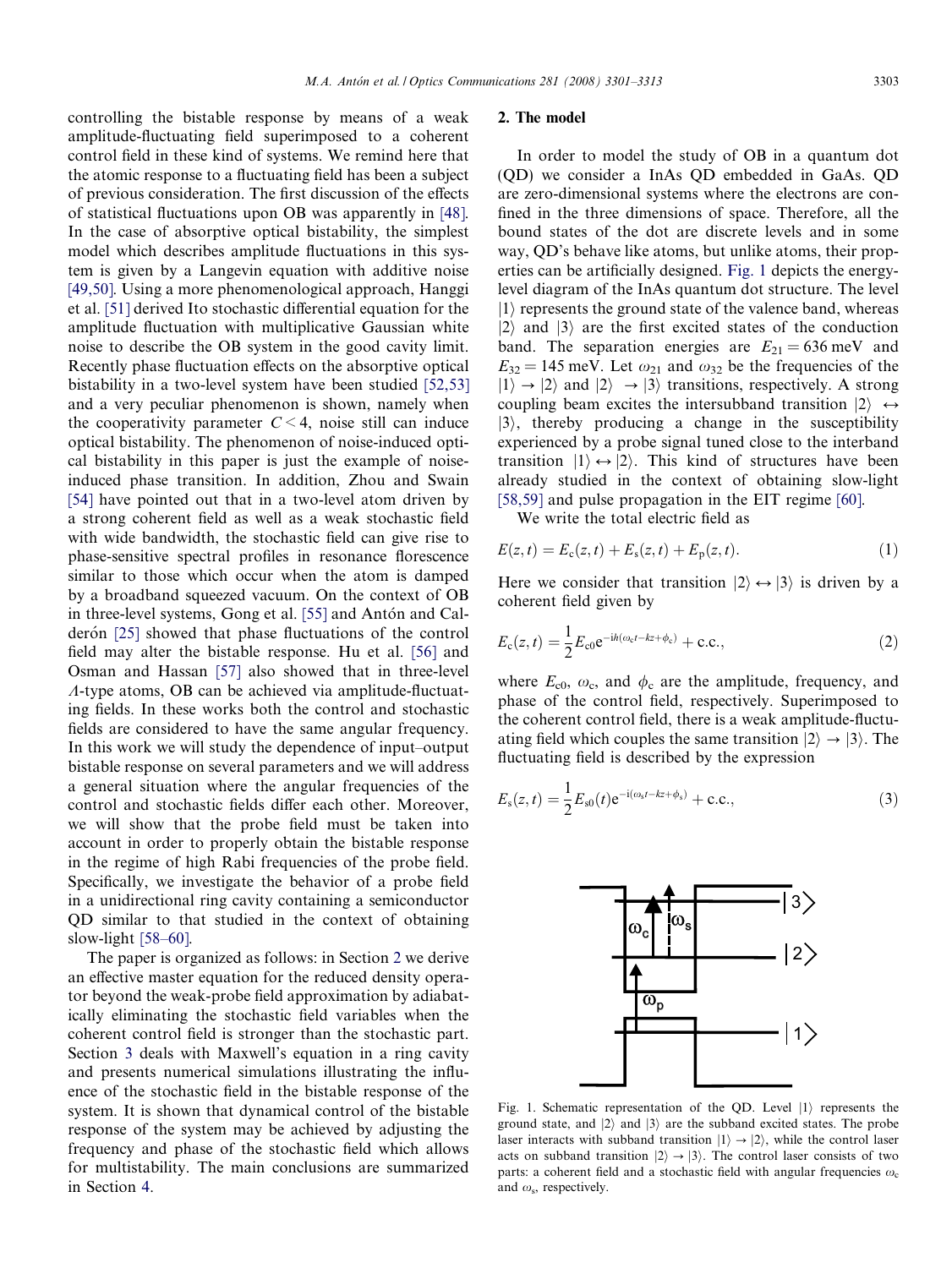<span id="page-3-0"></span>where  $E_{\rm s0}(t)$ ,  $\omega_{\rm s}$ , and  $\phi_{\rm s}$  are the amplitude, the frequency, and the phase of the stochastic field, respectively. Note that we consider that  $\omega_s$  may be different to  $\omega_c$ .

The system is probed by a field which connects the  $|1\rangle \rightarrow |2\rangle$  transition

$$
E_{\rm p}(z,t) = \frac{1}{2} E_{\rm p0} e^{-i(\omega_{\rm p}t - kz + \phi_{\rm p})} + \text{c.c.},\tag{4}
$$

where  $E_{\text{p0}}$ ,  $\omega_{\text{p}}$  and  $\phi_{\text{p}}$  are the amplitude, frequency and phase of the probe field, respectively.

Several theoretical and experimental studies devoted to electromagnetically induced coherence in semiconductor nanostructures have appeared recently for coherent midto far-infrared radiation generation [\[36\]](#page-11-0) and optical storage and slow light [\[37\]](#page-11-0). There, steady-state results are obtained by assuming that a semiconductor system behaves analogous to an inhomogeneously broadened atomic system with strong dephasing effects. This approach has allowed to successfully address many analogies such as the excitonic optical Stark effect and excitonic Rabi oscillations. However there are two major differences, one being the significantly faster dephasing processes in the order of femtoseconds to picoseconds [\[61\],](#page-12-0) instead of microseconds as in an atomic system. The second difference is that one can no longer assume to have an isolated three-level atom. This three-level QD will be energetically in close proximity to other quantum dot bound states and to a continuum comprising states from the quantum well embedding the quantum dots. The Coulomb interaction couples discrete and continuum states, resulting in collision-induced carrierpopulation redistribution, as well as many-body energy and field renormalizations [\[62\]](#page-12-0).

In the analysis carried out in this paper, we assume a situation in which optical excitation is not too strong, so the effect of bandgap renormalization can be neglected. Therefore, from the Coulomb interaction we only keep the mutual attraction between electrons and holes. This approximation is justified if the density of generated electron–hole pairs is well below the Mott density [\[63\].](#page-12-0) In this case, we assume that the system may be described by using the density matrix formalism in a way that mimics a laddertype three-level atomic system. This approach has described quantitatively the results of several experimental papers [\[34,35,38,39,42\]](#page-11-0). The effective Hamiltonian can be expressed as (see Eq. [\(A.14\)](#page-9-0) in Appendix A for more details):

$$
H_{\text{eff}}^{\text{c}} = \hbar \left[ \varDelta_{\text{p}} \sigma_{22} + (\varDelta_{\text{p}} + \varDelta_{\text{c}}) \sigma_{33} \right] - \hbar \left( \varOmega_{\text{p}} \sigma_{21} + \varOmega_{\text{c}} \sigma_{32} + \text{H.c.} \right),
$$
  
\n
$$
H_{\text{s}}(t) = -\hbar \left( G_{\text{s}}(t) e^{i(\delta_{\text{s}}t + \phi)} \sigma_{32} + \text{H.c.} \right),
$$
\n(5)

where  $\Delta_p = \omega_{21} - \omega_p$ , and  $\Delta_c = \omega_{32} - \omega_c$ , denote the probe and control field detunings, respectively. The atomic operators  $\sigma_{ij}$  are defined as  $\sigma_{ij} = |i\rangle\langle j|$ , where  $|i\rangle$  and  $|j\rangle$ stand for levels  $|1\rangle$ ,  $|2\rangle$ , or  $|3\rangle$ . The corresponding Rabi frequencies in the probe, control, and stochastic field are given by  $\Omega_p = \mu_{21} E_{p0}/2\hbar$ ,  $\Omega_c = \mu_{32} E_{c0}/2\hbar$ , and  $G_s(t) = \mu_{32}E_{s0}(t)/2\hbar$ , respectively.  $\mu_{21}$  and  $\mu_{32}$  represent the dipole moments of the transitions involved. Finally  $\delta_s = (\omega_s - \omega_c)$ , and  $\phi = \phi_s - \phi_c$ , are the frequency detuning and the relative phase between the stochastic field and the control field, respectively.

We can write the equation of motion for the reduced density matrix in the interaction picture and in the rotating wave approximation as

$$
\frac{\partial \rho}{\partial t} = -\frac{i}{\hbar} \left[ H_{\text{eff}}^{\text{c}} + H_{\text{s}}(t), \rho \right] + \left( \frac{\partial \rho}{\partial t} \right)_{\text{deph}},\tag{6}
$$

where  $H_{\text{eff}}^{\text{c}}$  is the effective Hamiltonian corresponding to coherent fields,  $H<sub>s</sub>(t)$  is the Hamiltonian associated to the stochastic field and  $\left(\frac{\partial \rho}{\partial t}\right)_{\text{deph}}$  represents the collision contributions described in Appendix A. The dephasing processes enter in this model, via the population decay  $\gamma_i^{\text{dpn}}$  and the transition dephasing parameters  $\gamma_{ij}^{\text{dph}}$  (see Appendix A). In contrast to isolated atoms where both processes are determined by radiative coupling to isotropic photon modes, in QD are determined by coupling to the lattice phonon spectrum, electron–electron interaction, interface roughness and photon scattering processes. Inhomogeneous broadening arising from fluctuations in the QD size is not taken into account. A more realistic model would include such fluctuations. Nevertheless, the present model can provide a good illustration of the optical processes of interest.

We assume that the amplitude fluctuations have the properties of a real Gaussian Markovian random process with zero mean value and correlation function [\[54\]](#page-12-0) given by

$$
\langle G_{\rm s}(t)G_{\rm s}(t')\rangle = D\kappa e^{-\kappa|t-t'|}.\tag{7}
$$

This correlation function describes a field undergoing amplitude fluctuations which results in a finite bandwidth  $\kappa$  of the field with a Lorentzian spectral profile,  $2\kappa$  being its width and D the strength of the stochastic process.

The master Eq. (6) leads to a set of stochastic equations because of the nature of the Langevin amplitude fluctuations of the field  $G_s(t)$ . They can be solved numerically using Monte Carlo simulation methods. However, in order to obtain analytical results, we resort to eliminate the stochastic variable  $G<sub>s</sub>(t)$  by using standard perturbative techniques [\[64\].](#page-12-0) Thus, we assume that the correlation time  $\kappa^$ of the stochastic field is very short compared to the radiative lifetimes  $\gamma_i^{-1}$  (*i* = 2, 3) of the atomic transitions. We also consider that the intensity of the coherent field is much greater than that of the stochastic field, that is, that the following conditions hold

$$
\kappa \gg \gamma_2, \gamma_3,
$$
  
\n
$$
\Omega_c \gg \sqrt{D\kappa}.
$$
\n(8)

In view of the previous considerations, the QD experiences always the fluctuating field in a state induced by the coherent fields, and this allows us to eliminate the variables containing the stochastic field operators adiabatically [\[64\]](#page-12-0). This gives rise to a reduced master equation for the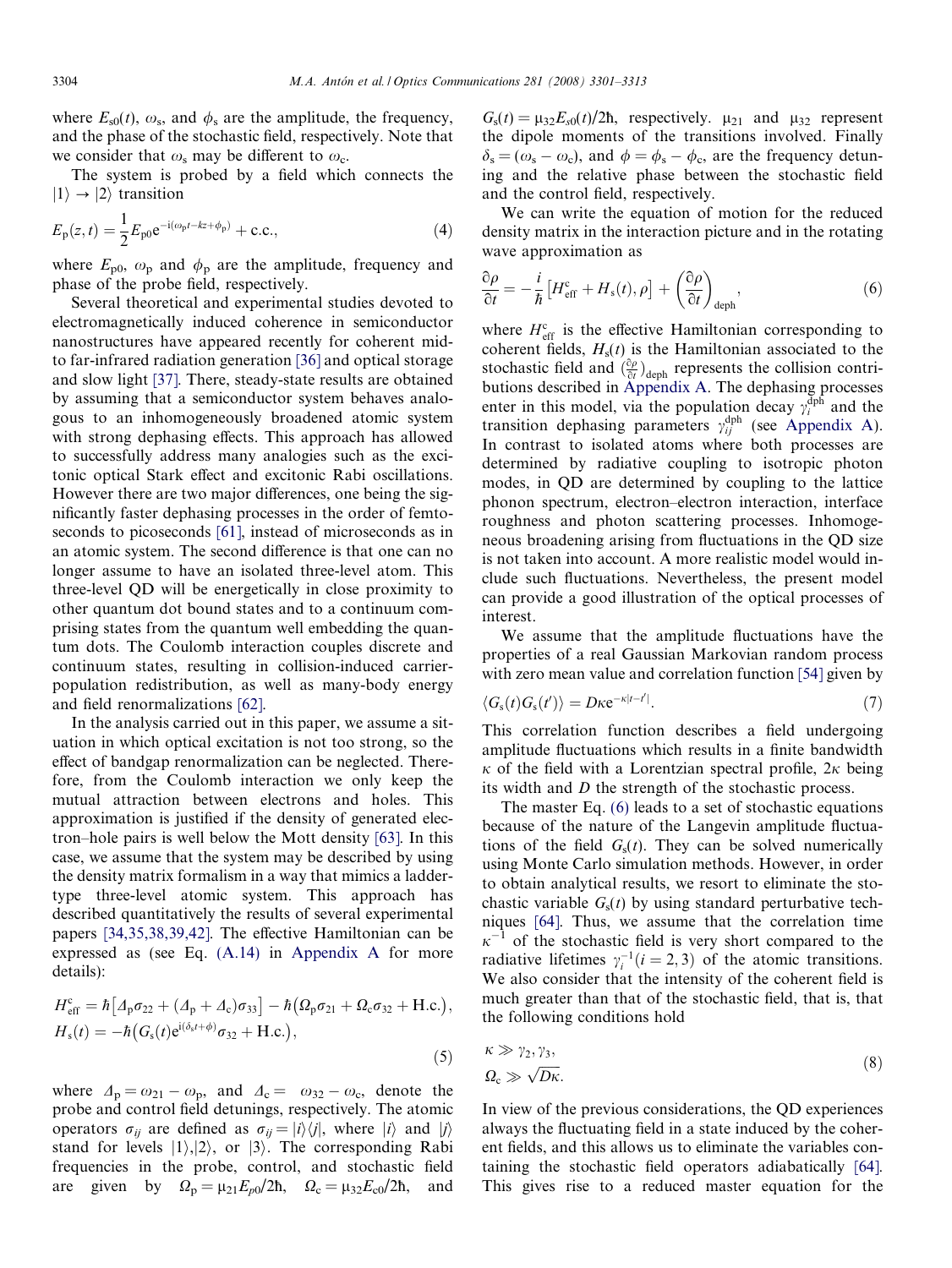<span id="page-4-0"></span>coherent variables only. The derivation is tedious but straightforward, so we here outline only the key points. First, we perform a canonical transformation to the QD interaction picture by considering  $H_{\text{eff}}^{\text{c}}$  in Eq. [\(5\)](#page-3-0), which reads as

$$
\rho_{\rm N} = e^{iH_{\rm eff}^{\rm c}t} \rho e^{-iH_{\rm eff}^{\rm c}t}.\tag{9}
$$

In this picture, the master equation [\(6\)](#page-3-0) can be written as

$$
\frac{d\rho_N}{dt} = -\frac{i}{\hbar} \left[ H_s^{(N)}(t), \rho_N \right] + e^{iH_{\text{eff}}^c t} \left( \frac{\partial \rho}{\partial t} \right)_{\text{deph}} e^{-iH_{\text{eff}}^c t},\tag{10}
$$

where  $H_s^{(N)}$  is given by  $H_s^{(N)} = e^{iH_{\text{eff}}^c t}$ ;  $H_s \rho e^{-iH_{\text{eff}}^c t}$ .

Now we can perform a second-order perturbation calculation with respect to  $D_K$  which produces the following master equation:

$$
\frac{d\rho_N}{dt} = -\frac{i}{\hbar} \left[ H_s^{(N)}(t), \rho_N(t) \right] - \frac{1}{\hbar^2}
$$
  
 
$$
\times \int_0^{\infty} \left[ H_s^{(N)}(t), \left[ H_s^{(N)}(t'), \rho_N(t') \right] \right] dt'
$$
  
 
$$
+ e^{iH_{\text{eff}}^c t} \left( \frac{\partial \rho}{\partial t} \right)_{\text{deph}} e^{-iH_{\text{eff}}^c t}. \tag{11}
$$

At this time we perform the trace to Eq. (11), we invoke the Born–Markov approximation and take into account the correlation properties of the stochastic field [see Eq. [\(7\)](#page-3-0)]. The result  $(\rho_N)$  is transformed back to the original picture via  $\rho = e^{-iH_{\text{eff}}^c} \rho_N e^{iH_{\text{eff}}^c t}$ , and we obtain the following master equation:

$$
\frac{d\rho}{dt} = -\frac{i}{\hbar} \left[ H_{\text{eff}}^c, \rho \right] + \left( \frac{\partial \rho}{\partial t} \right)_{\text{deph}} + [\sigma_{32}, [S_+, \rho]] e^{i(2\delta_s t + 2\phi)} \n+ [\sigma_{23}, [S_-, \rho]] e^{-i(2\delta_s t + 2\phi)} + [\sigma_{23}, [S_+, \rho]] \n+ [\sigma_{32}, [S_-, \rho]],
$$
\n(12)

where

$$
S_{+}=D\kappa\int_{0}^{\infty}d\tau e^{-(\kappa+i\delta_{s})\tau}e^{-iH_{\text{eff}}^{c}\tau}\sigma_{32}e^{iH_{\text{eff}}^{c}\tau},\qquad(13)
$$

and  $S_-(S_+)^\dagger$ . The first term of Eq. (12) describes the interaction of the atomic system with the coherent fields  $\Omega_{\rm p}$  and  $\Omega_{\rm c}$ . The second term is the vacuum induced incoherent decay of the QD while the rest of the terms are associated with the effect of the stochastic field and consist of incoherent decays and pumpings.

In order to carry out the unitary transformation  $e^{-iH_{\text{eff}}^c \tau} \sigma_{32} e^{iH_{\text{eff}}^c \tau}$  appearing under the integral in Eq. (13), it is very convenient to express  $H_{\text{eff}}^{\text{c}}$  and  $\sigma_{32}$  in the dressed basis of  $H_{\text{eff}}^c$ . In this basis the operator  $H_{\text{eff}}^c$  becomes diagonal and the unitary transformation can be easily accomplished, which allows to express  $S_+$  in terms of the atomic operators in the dressed basis where the integral is straightforward. The results are then inverted to obtain  $S_+$  in the bare basis. In related works [\[56,57\]](#page-12-0), this process was carried out by diagonalizing the Hamiltonian corresponding only to the coherent control field and then assum-

ing that  $\Omega_{\rm p} \ll \Omega_{\rm c}$ , thus to evaluate  $S_+$ ,  $H_{\rm eff}^{\rm c}$  appearing in Eq. (13) was restricted to the following expression

$$
H_0^c = \hbar \left[ A_p \sigma_{22} + (A_p + A_c) \sigma_{33} \right] - \hbar (\Omega_c \sigma_{32} + \text{H.c.}), \tag{14}
$$

and the eigenvalue problem was

$$
H_0^c|\psi\rangle = \hbar \lambda_i|\psi\rangle, (i = 1, 2), \qquad (15)
$$

where  $|\psi\rangle = c_{i1}|1\rangle + c_{i2}|2\rangle + c_{i3}|3\rangle$ . This procedure could work well when, for example, one is interested in analyzing the absorption of a weak probe field which experiences the atom as dressed by the strong control field. But in non-linear phenomena such as OB, the very probe field can reach considerable high values inside the cavity, so, in order to focus attention on the change in the response of the atomic system as the strength of the probe field is increased, all the terms of the coherent Hamiltonian  $(H_{\text{eff}}^c)$  must be considered to obtain the dressed states. Thus, in this work we resort to find the eigenvalues and eigenstates of the full atomic plus the coherent part of the hamiltonian  $H_{\text{eff}}^c$  as gi-ven by Eq. [\(5\)](#page-3-0). The dressed states are labelled  $|\alpha\rangle,|\beta\rangle$  and  $|\gamma\rangle$ and can be written in terms of the bare states  $|1\rangle$ ,  $|2\rangle$  and  $|3\rangle$ as

$$
\begin{pmatrix} |\alpha\rangle \\ |\beta\rangle \\ |\gamma\rangle \end{pmatrix} = \begin{pmatrix} a_{1\alpha} & a_{2\alpha} & a_{3\alpha} \\ a_{1\beta} & a_{2\beta} & a_{3\beta} \\ a_{1\gamma} & a_{2\gamma} & a_{3\gamma} \end{pmatrix} \begin{pmatrix} |1\rangle \\ |2\rangle \\ |3\rangle \end{pmatrix}, \qquad (16)
$$

where the coefficients are explicitly given by

$$
a_{1j} = \frac{|\lambda_j| \Omega_p \Omega_c}{\lambda_j D_j},
$$
  
\n
$$
a_{2j} = \frac{|\lambda_j| \Omega_c}{D_j},
$$
  
\n
$$
a_{3j} = \frac{|\lambda_j| \left[ (A_p - \lambda_j) \lambda_j - \Omega_p^2 \right]}{\lambda_j D_j},
$$
\n(17)

with  $D_j =$  $\sqrt{(\lambda_j^2+\Omega_{\rm p}^2)\Omega_{\rm c}^2+[(\varDelta_{\rm p}-\lambda_j)\lambda_j-\Omega_{\rm p}^2]^2}$  $(j = \alpha, \beta, \gamma).$ The eigenvalues  $\lambda_j$  are the roots of the cubic equation

$$
\lambda^{3} - (2\Delta_{p} + \Delta_{c})\lambda^{2} + \left[\Delta_{p}(A_{p} + \Delta_{c}) - (\Omega_{p}^{2} + \Omega_{c}^{2})\right]\lambda + \Omega_{p}^{2}(A_{p} + \Delta_{c}) = 0.
$$
\n(18)

With this in mind, the operator  $S_+$  given in Eq. (13) can be expressed as

$$
S_{+} = D\kappa \int_{0}^{\infty} d\tau e^{-(\kappa + i\delta_{s})\tau} e^{-iH_{0}\tau} \sigma_{32} e^{iH_{0}\tau}
$$
  
=  $\beta_{1}\sigma_{11} + \beta_{2}\sigma_{22} + \beta_{3}\sigma_{33} + \beta_{4}\sigma_{32} + \beta_{5}\sigma_{23} + \beta_{6}\sigma_{12}$   
+  $\beta_{7}\sigma_{21} + \beta_{8}\sigma_{13} + \beta_{9}\sigma_{31}$ . (19)

The coefficients  $\beta_i$  (i = 1,..., 9) are obtained from the following expression

$$
\vec{\beta} = M\vec{\gamma},\tag{20}
$$

where  $\vec{\beta}$  is a vector defined as  $\vec{\beta} \equiv [\beta_1, \beta_2, \beta_3, ... \beta_9]^{t t}$ , tt being a label to indicate the transpose operation, and  $\vec{\gamma}$  is the following vector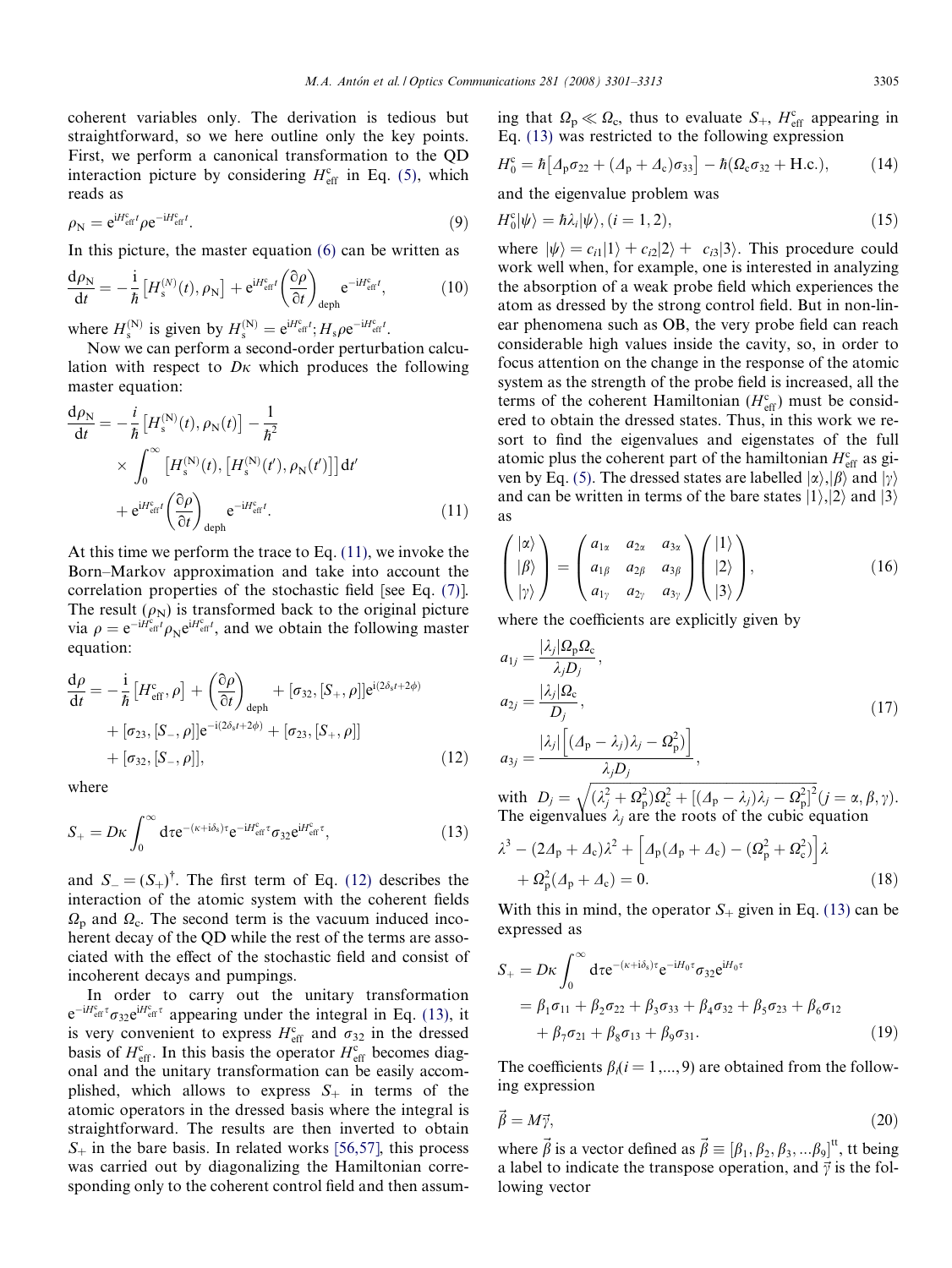<span id="page-5-0"></span>
$$
\vec{\gamma} \equiv \begin{pmatrix}\n1/(\kappa + i\delta_{\rm s}) \\
1/(\kappa + i[\delta_{\rm s} + (\lambda_{\gamma} - \lambda_{\alpha})]) \\
1/(\kappa + i[\delta_{\rm s} + (\lambda_{\gamma} - \lambda_{\beta})]) \\
1/(\kappa + i[\delta_{\rm s} + (\lambda_{\beta} - \lambda_{\alpha})]) \\
1/(\kappa + i[\delta_{\rm s} + (\lambda_{\alpha} - \lambda_{\beta})]) \\
1/(\kappa + i[\delta_{\rm s} + (\lambda_{\alpha} - \lambda_{\gamma})]) \\
1/(\kappa + i[\delta_{\rm s} + (\lambda_{\beta} - \lambda_{\gamma})])\n\end{pmatrix} .
$$
\n(21)

M appearing in Eq. [\(20\)](#page-4-0) is a  $9 \times 7$  matrix and may be expressed in terms of the coefficients  $a_{ij}$  ( $i = 1, 2, 3$ ,  $j = \alpha, \beta, \gamma$ ) given in Eq. [\(17\)](#page-4-0) (see Appendix B for more de-tails). It is clear from Eq. [\(20\)](#page-4-0) that the coefficients  $\beta_i$  are frequency dependent and resonant when the central frequency of the stochastic field is tuned to  $\delta_s = (0, \lambda_i \pm \lambda_i)$ . Thus, if the frequency of the stochastic field is properly detuned from the intersubband transition of the QD, the corresponding dressed transition can be enhanced to the absorptive and dispersive properties of the system will change. This fact will be exploited to adjust the OB response of this system.

From the atomic master equation given in Eq. [\(12\)](#page-4-0), we can obtain the Bloch equations for the density matrix elements including atomic spontaneous emission and dephasing

$$
\frac{\partial \rho_{31}}{\partial t} = -\left[\frac{\gamma_{31}}{2} + i(A_{p} + A_{c}) + \beta_{5}e^{i2\psi}\right] \rho_{31} \n+ \left[i\Omega_{c} - (\beta_{2} - \beta_{1})e^{i2\psi}\right] \rho_{21} \n- (\beta_{9}^{*}e^{i2\psi} + i\Omega_{p}) \rho_{32} - \beta_{9}e^{-i2\psi} \rho_{23} \n- (\beta_{2}^{*} - \beta_{1}^{*})e^{-i2\psi} \rho_{12} - \beta_{5}^{*}e^{-i2\psi} \rho_{13} \n- (\rho_{11} - \rho_{22})(\beta_{7}e^{i2\psi} + \beta_{7}^{*}e^{-i2\psi}), \n\frac{\partial \rho_{32}}{\partial t} = -\left[\frac{\gamma_{32}}{2} + iA_{c} + 2(\beta_{5}e^{i2\psi} - \beta_{4}^{*}e^{-i2\psi})\right] \rho_{32} \n+ i\Omega_{c}(\rho_{22} - \rho_{33}) + (\beta_{9}^{*}e^{-i2\psi} - \beta_{8}e^{i2\psi}) \rho_{31} \n+ (\beta_{6}e^{i2\psi} - \beta_{7}^{*}e^{-i2\psi}) \rho_{21} + (\beta_{6}^{*}e^{-i2\psi} - \beta_{7}e^{-i2\psi}) \rho_{12} \n+ 2(\beta_{4}e^{i2\psi} - \beta_{5}^{*}e^{-i2\psi}) \rho_{23} + (\beta_{9}e^{i2\psi} - \beta_{8}^{*}e^{-i2\psi}) \rho_{13}, \n\frac{\partial \rho_{21}}{\partial t} = -\left[\frac{\gamma_{21}}{2} + iA_{p} + \beta_{4}\right] \rho_{21} + (i\Omega_{p} + \beta_{9} + \beta_{9}^{*}) (\rho_{11} - \rho_{22}) \n+ \left[i\Omega_{c}^{*} - (\beta_{3} - \beta_{1})\right] \rho_{31} - (\beta_{3}^{*} - \beta_{1}^{*}) \rho_{13} - \beta_{4}^{*} \rho_{12} \n+ \beta_{7} \rho_{32} + \beta_{7}^{*} \rho_{23}, \n\frac{\partial \rho_{33}}{\partial t} = -
$$

+ 
$$
\left[ i\Omega_c^* - (\beta_3^* - \beta_2^*)e^{-i2\psi} - (\beta_3 - \beta_2) \right] \rho_{32}
$$
  
\n- 
$$
\left[ i\Omega_c + (\beta_3 - \beta_2)e^{i2\psi} + (\beta_3^* - \beta_2^*) \right] \rho_{23}
$$
  
\n+ 
$$
(i\Omega_p - \beta_8^*e^{-i2\psi} - \beta_9) \rho_{12}
$$
  
\n- 
$$
(i\Omega_p^* + \beta_8e^{i2\psi} + \beta_9^*) \rho_{21},
$$
 (22)

where  $\psi = \delta_s t + \phi$ , and the coherence relaxations are  $\gamma_{31}$ ,  $\gamma_{21}$ , and  $\gamma_{32}$ . Dephasing rates for semiconductors usually ranges from leV at very low temperatures to meV at room temperature [\[61\]](#page-12-0), thus the influence of dephasing on the atomic response is of major interest. In order to evaluate the feasibility of this approach, we consider the dephasing parameters based in experimental results for a similar QD, namely,  $\gamma_2 = \gamma_3 = \gamma_{32} = \gamma_{12} = \gamma_{13} = 4.13 \,\text{\mu}eV$ [\[61\]](#page-12-0).

The equations for  $\rho_{12}, \rho_{13}$ , and  $\rho_{23}$  can be obtained from Eq. (22) by complex conjugation, and because of the closing condition  $\rho_{11} + \rho_{22} + \rho_{33} = 1$ , Eq. (22) generates a set of eight linearly independent equations. It is worth noting that a phase-dependent term appears which oscillates at  $2\delta_s t$ . Obviously, for  $\delta_s \neq 0$ , this term averages to zero, but it becomes relevant when the frequency of the stochastic field is equal to that of the control coherent field. In this case, the equations reveal an interesting dependence on the phase  $\phi = \phi_s - \phi_c$ , i.e., the difference between the phase of the stochastic field to the phase of the control field. In addition, the stochastic field modifies the dephasing terms of the coherences in Eq. (22) and more interestingly, it couples  $\rho_{21}$  not only with  $\rho_{31}$ , as usual, but also with  $\rho_{12}$  and  $\rho_{13}$ , which dephases the atomic coherence and changes the absorptive properties. It is worth mentioning that under special circumstances this kind of coupling resembles that produced by a squeezed reservoir [\[54\]](#page-12-0).

## 3. Effect of the stochastic field on the bistable response

In order to study the role of the stochastic field on the bistable response in the semiconductor system, let us consider a structure of length  $L_c$  composed by a collection of QD's inserted in a unidirectional ring cavity (see [Fig. 2\)](#page-6-0). The propagation of the laser field in the medium is governed by Maxwell's wave equation, which in the slowly varying envelope approximation reduces to

$$
c\frac{\partial E(z,t)}{\partial z} + \frac{\partial E(z,t)}{\partial t} = \mathbf{i}\frac{\omega_{\mathbf{p}}}{\epsilon_0}P(\omega_{\mathbf{p}}),\tag{23}
$$

where  $P(\omega_{\rm p})$  is the slowly oscillating term of the induced polarization

$$
P(\omega_{\rm p}) = N_{\rm c} \mu_{21} \rho_{21},\tag{24}
$$

 $N<sub>c</sub>$  being the electron density in the conduction band of the QD. For a perfectly tuned cavity, the boundary conditions in the steady-state limit are given by [\[1\]:](#page-11-0)

$$
E_{\rm p}(0) = \sqrt{T}E_{\rm IP} + RE_{\rm p}(L),\tag{25}
$$

$$
E_{\rm TP} = \sqrt{T} E_{\rm p}(L),\tag{26}
$$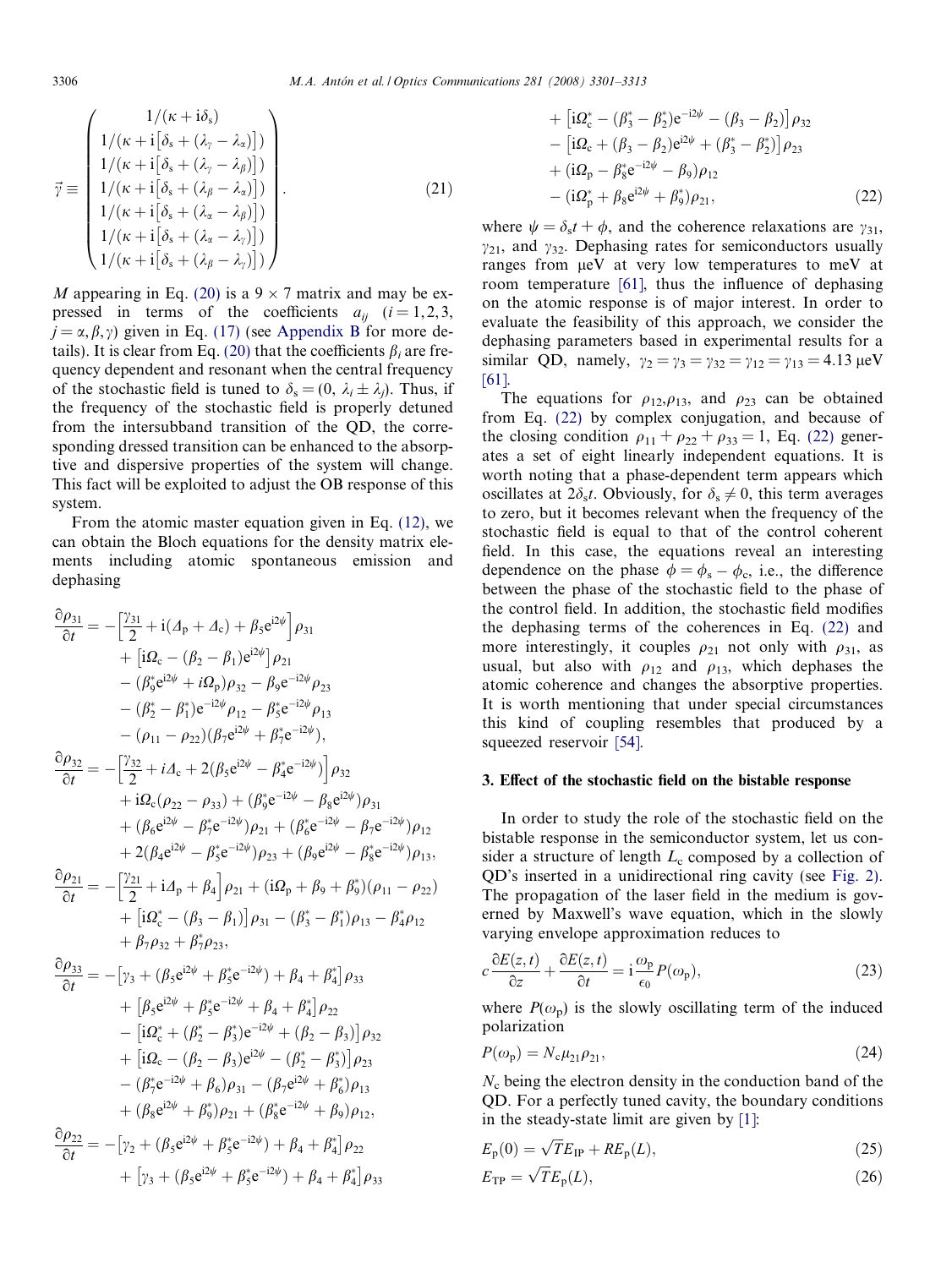<span id="page-6-0"></span>where  $R$  and  $T$  are the reflectance and the transmittance of the semi-silvered mirrors (see Fig. 2), and  $E_{IP}$  and  $E_{TP}$ are the incident and the transmitted fields, respectively. Using the boundary conditions [\(25\)-\(26\)](#page-5-0) we obtain the mean-field state equation

$$
\frac{\partial \Omega_{\mathbf{p}}(t)}{\partial t} = \bar{\kappa} \big[ \Omega_{\mathbf{p}I} - \Omega_{\mathbf{p}}(t) + i \gamma_2 C \rho_{21} \big],\tag{27}
$$

where  $\bar{\kappa} = cT/L_c$  is the cavity decay rate,  $\Omega_p = \mu_{21} E_p/2\hbar$  is the Rabi frequency of the cavity field,  $\Omega_{\text{pl}} = \mu_{21} E_{\text{IP}} / 2\hbar \sqrt{T}$ is the Rabi frequency of the incident field, and  $C$  is the cooperation parameter defined as usual (see Ref. [\[1\]\)](#page-11-0)

$$
C \equiv \frac{\mu_{21}^2 \omega_{21} N_c L_c}{2\hbar \gamma_2 \epsilon_0 cT}.
$$
\n(28)

Let's focus on the steady-state regime of the matter-radiation system, that is, we set the derivatives of Eqs. [\(22\) and](#page-5-0) [\(27\)](#page-5-0) equal to zero, and evaluate the steady-state of the transmitted field which is given by

$$
y = x \left( 1 + C \frac{\operatorname{Im}(\rho_{21})}{x} \right),\tag{29}
$$

where we have defined the dimensionless incident and transmitted Rabi frequencies as  $y = \Omega_{pI}/\gamma_2$  and  $x = \Omega_p/$  $\gamma_2$ , respectively. From now on we numerically analyze the steady-state of the output field intensity versus the input field intensity in order to show the controllability of OB by changing the different parameters characterizing the stochastic field. In all numerical simulations we maintain the two-photon resonance condition by keeping  $\Delta_p + \Delta_c = 0$ . We also consider  $C = 4 \times 10^3$ , and  $\kappa = 10\gamma_2$ . The values of the strength of the stochastic field D and the Rabi frequency of the control field  $\Omega_c$  are chosen to guarantee that condition [\(8\)](#page-3-0) is satisfied. First of all, we will analyze the influence of the relative phase of the control field to the stochastic field  $\phi$ . This situation arises when the central frequency of the coherent control field is adjusted to be equal to that of the stochastic field ( $\delta$ <sub>s</sub> = 0). Note that in this case the terms in the master equations where  $\phi$  appears must be retained. This is an indication that the system can exhibit phase-



Fig. 2. Unidirectional ring cavity with the QD structure of length  $L_c$ .  $E_{IP}$ and  $E_{\text{TP}}$  are the incident and transmitted fields, respectively.  $E_c$  and  $E_s$ represent the injected control and stochastic fields, respectively.

dependent properties, thus it is expected that OB can be modified by acting on  $\phi$ . The results are presented in [Fig. 3](#page-7-0)a for several values of  $\phi$ . In this case the input–output curves obtained for several values of the phase difference are modified when  $\phi$  is changed in the following sense: the lower branch of the bistability curve remains essentially unaltered as  $\phi$  changes, except for a minor change in the bistability threshold. However, at certain value of  $\phi$  the upper branch is broken into several additional branches, i.e., multistability appears. This result contrast with other previously reported in other three-level schema where the variation of  $\phi$  only induces the decrease of the bistability threshold [\[56\]](#page-12-0) or even the appearance of bistability [\[57\]](#page-12-0).

Multistability as shown with dashed-dotted line in [Fig. 3](#page-7-0)a appears as a result of the action of both the control field  $(\Omega_c)$  and the probe field  $(\Omega_p)$ : these two fields produce dressed states whose energy separation are modified by the probe field, since eigenvalues  $\lambda_i$ 's are  $\Omega_p$ dependent [see Eq. [\(18\)\]](#page-4-0). It is worth to stress how the evaluation of the operator  $S_+$  which appears in the master Eq. [\(12\)](#page-4-0) is essential in order to achieve the multistability mentioned above. The dashed-dotted line in [Fig. 3b](#page-7-0) presents the result obtained by using a procedure similar to that followed in Refs. [\[56,57\],](#page-12-0) i.e., the operator  $S_+$  is evaluated by considering that in the unitary transformation under the integral in Eq. [\(13\),](#page-4-0)  $H_{\text{eff}}^{\text{c}}$  is restricted to  $H_0^{\text{c}}$ , i.e., to the atomic plus the control coherent field  $\Omega_c$  terms, and thus ignoring the role of the field which circulates inside the cavity  $(\Omega_{p})$  to obtain  $S_{+}$ . The solid line in [Fig. 3b](#page-7-0) presents the result obtained by evaluating  $S_+$ when taking into account the atomic plus the full coherent part of the Hamiltonian, i.e., by considering the control and probe fields ( $\Omega_c$  and  $\Omega_p$ , respectively). It becomes evident that the bistable curves are dramatically modified when considering this second approach, thus in the evaluation of  $S_{+}$  we must consider the influence of the probe field. The influence of the Rabi frequency of the probe field  $\Omega_{\rm p}$  on the eigenvalues of the Hamiltonian  $H_{\rm eff}^{\rm c}$  is depicted in [Fig. 3c](#page-7-0). Note that one of the eigenvalues is zero due to the two photon resonance condition  $(\Delta_{p} + \Delta_{c} = 0)$ , whereas the other two eigenvalues  $\lambda_{\alpha}$  and  $\lambda_{\beta}$  depart from the corresponding eigenvalues of  $H_0^c$ . Thus the  $\beta$ 's in Eq. [\(19\)](#page-4-0) will depend not only on  $\Omega_c$  but on  $\Omega_p$ . Moreover, numerical simulations carried out show that both the bistability threshold intensity and the width of the bistable region change with phase  $\phi$ , and eventually OB disappears. This behavior opens the possibility of inducing optical switching by varying the relative phase of the control field to the stochastic field. In other words, by keeping constant the input field, it is possible to make the system to jump from a low to a high transmission state with a high contrast between the two states. This behavior is shown in [Fig. 3d](#page-7-0). There we plot the behavior of the amplitude of the transmitted field when we adiabatically change the phase  $\phi$  while the input field is maintained fixed at a normalized value of  $|y| = 70$ . The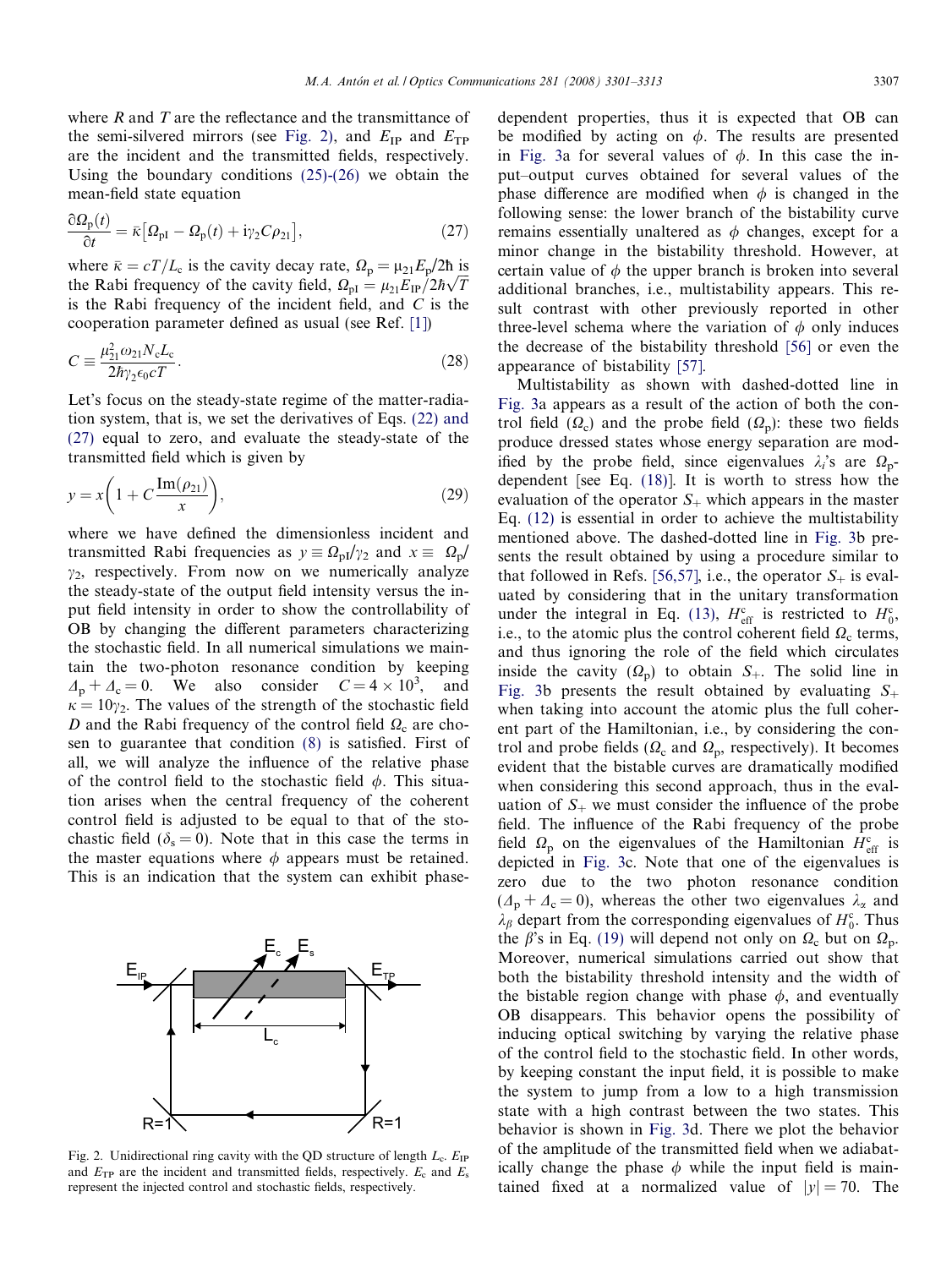<span id="page-7-0"></span>

Fig. 3. (a) Output field versus input field for various values of  $\phi$ . The parameters used to produce the curves are:  $\Delta_p = -\Delta_c = -\gamma_2$ ,  $\Omega_c = 14\gamma_2$ ,  $C = 4 \times$  $10^3$ ,  $D = 0.5\gamma_2$ ,  $\kappa = 10\gamma_2$ ,  $\delta_s = 0$ . Solid line ( $\phi = \pi/10$ ), dashed-dotted line ( $\phi = \pi/4$ ), and dashed line ( $\phi = \pi/2$ ). The dotted line corresponds to the results obtained in the absence of stochastic field. (b) Output field versus input field for the case  $\phi = \pi/4$ . The dashed-dotted line corresponds to the case where  $S_+$ is computed by using the eigenvalues and eigenstates of  $H_0^c$ , while for the solid line curve  $S_+$  is computed using the eigenvalues and eigenstates of  $H_{\text{eff}}^c$ , i.e., the atomic part of the Hamiltonian and all the coherent fields of the Hamiltonian. (c) Eigenvalues as a function of  $|\Omega_{\rm p}|/\gamma_2$ . Dotted line (circles) ( $\lambda_{\rm a}$ ), dashed line (squares) ( $\lambda_{\beta}$ ), and solid line (diamonds) ( $\lambda_{\gamma}$ ) are the eigenvalues obtained for  $H_{\text{eff}}^{\text{c}}(H_0^{\text{c}})$ . (d) Transmitted normalized field as a function of the phase difference  $\phi$  at a fixed input field  $|y| = 70$ .

contrast of the output signal between the two states is in the order of  $0.8$ .

In conclusion, the relative phase can be used as an effective mechanism to control the bistable behavior. This scheme differs from [\[45\]](#page-11-0) where OB is controlled by the coupling field. Here the parameters of the probe and control field are fixed, and the coherence is modified by the structural properties of the stochastic field which acts as a phase-dependent reservoir. It is this reservoir the responsible for the phase dependence of the bistable response which is unavailable in conventional three-level systems.

Now we turn our attention to the case where  $\delta_s \neq 0$ , i.e, we will analyze the influence of the detuning  $\delta_s$  between the angular frequencies of the stochastic field and the coherent control field on the bistable response. Different from the coherent method to manipulate the radiation properties, here we will show that the adjustment of the central frequency of the stochastic field with finite bandwidth can be used to modify the bistable response of the system. The stochastic field influences the dressed atom through terms like  $\frac{D\kappa}{\kappa+i\delta_s}$ ,  $\frac{D\kappa}{\kappa+i[\delta_s-(\lambda_s-\lambda_\beta)]}$ , among others. When the central frequency of the stochastic field is tuned to  $\delta_s$ 

 $-(\lambda_i - \lambda_j)$ , the corresponding atomic transition is enhanced and absorption takes place. [Fig. 4](#page-8-0) presents the input–output curves obtained for various values of  $\delta_s$ together with the curve corresponding to the absence of stochastic field (solid line). The control field is set to  $\Omega_c = 10\gamma_2$ , and the parameters of the stochastic field are  $\kappa = 10\gamma_2$ , and  $D = 0.25\gamma_2$ . The choice of parameters for the stochastic and control fields guarantees that condition [\(8\)](#page-3-0) is satisfied. In the absence of stochastic field (see solid line in [Fig. 4\)](#page-8-0) we recover the typical bistability curve. However, the addition of a stochastic field produces a dramatic modification of the bistable response: the presence of a stochastic field leads to the appearance of two additional branches for negative and positive values of  $\delta_s$ . Note that the lower branch of the OB curve is not modified by the action of the stochastic field.

The appearance of multistability at a selected frequency detuning  $\delta_s$  also depends on the detuning of the probe field  $(\Lambda_p)$ . Numerical simulations carried out for  $\delta_s = -15\gamma_2$ (not shown) indicate that the multistable behavior is maintained when varying  $\Delta_p$  in the interval  $[-2\gamma_2, 2\gamma_2]$  while keeping the two-photon resonance condition and the rest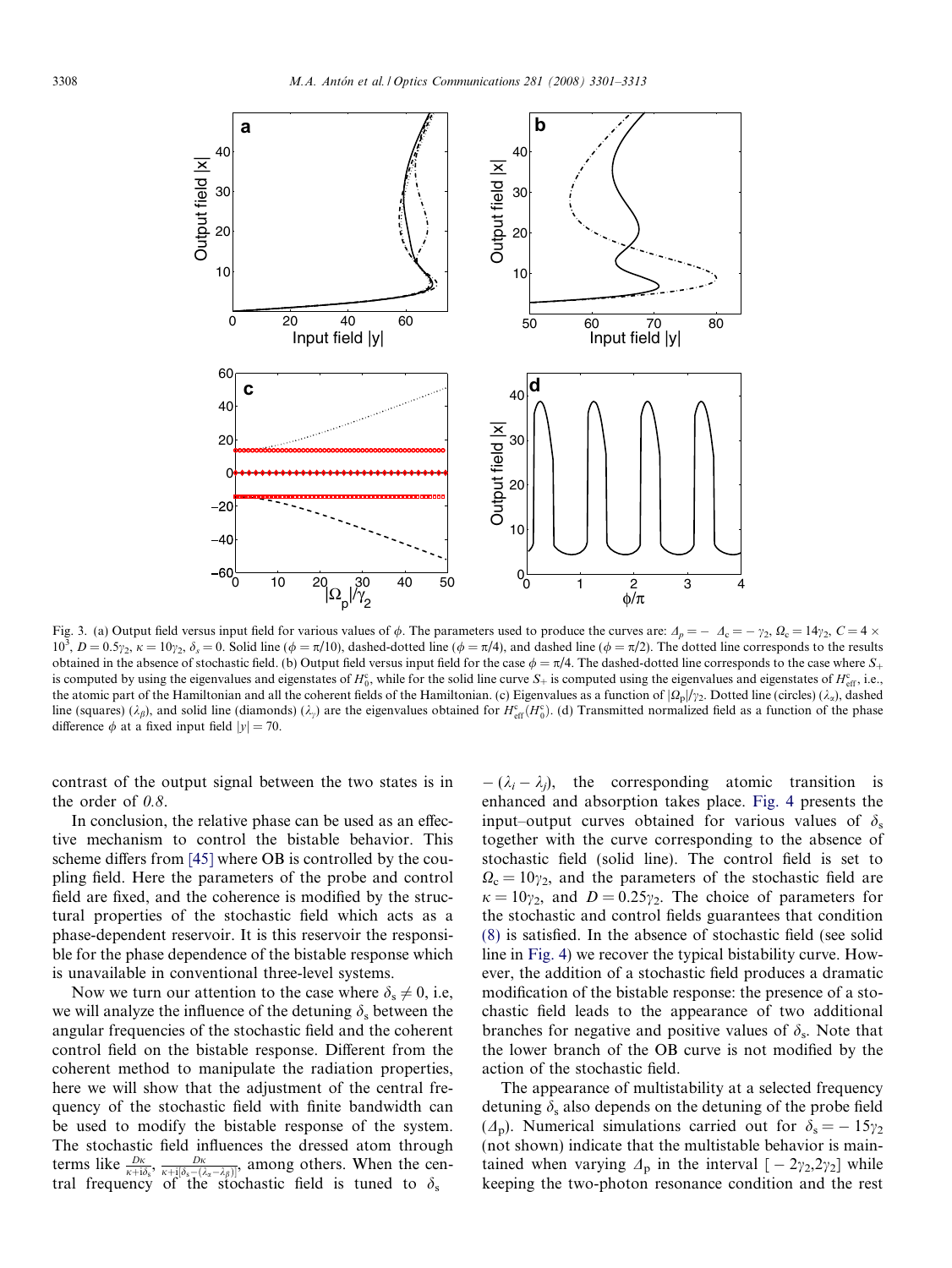<span id="page-8-0"></span>

Fig. 4. Output field versus input field for several frequency detunings  $\delta_s = -15\gamma_2$  (dashed line),  $\delta_s = -10\gamma_2$  (dashed-dotted line)  $\delta_s = 15\gamma_2$ (dotted line). The solid line corresponds to the absence of stochastic field. The rest of parameters are:  $\Delta_p = -\Delta_c = -\gamma_2$ ,  $\Omega_c = 10 \gamma_2$ ,  $C = 4 \times 10^3$ ,  $D = 0.25\gamma_2, \ \kappa = 10 \ \gamma_2.$ 



Fig. 5. Output field versus input field for  $\Omega_c = 10 \gamma_2$ ,  $\Delta_p = -\Delta_c = -\gamma_2$ ,  $\delta_s$  $=$   $-15\gamma_2$ ,  $C = 4 \times 10^3$ ,  $\kappa = 10\gamma_2$ .  $D = 0.05\gamma_2$  (dashed line),  $D = 0.15\gamma_2$ (dashed-dotted line),  $D = 0.25\gamma_2$  (dotted line), and  $D = 0.35\gamma_2$  (solid line).

of parameters as the ones used to produce Fig. 4. The main effect of the change in  $\Lambda_{p}$  being the reduction of the width of the intermediate branch.

Now we turn our attention to analyze how the strength of the stochastic field D modifies the bistable behavior. Fig. 5 depicts the input–output curves for various values of D and the rest of parameters are those used to produce the dashed line in Fig. 4. For low values of  $D$  the upper branch only exhibits two possible states. However, by increasing the value of  $D$ , three possible stable states of the output field are achieved for the same value of the input field. The threshold of the intermediate branch increases when increasing D. In addition, the width of the intermediate and upper branches may be altered by changing the value of D. A similar behavior is found numerically when changing the value of  $\kappa$  (not shown).

#### 4. Conclusions

We have analyzed how a stochastic field influences the properties of the steady-state bistable response of a QD semiconductor structure inserted in a ring cavity in the mean field approximation. The QD is modeled as a threelevel ladder-type atom which is driven by a control field which does not circulate inside the cavity and allows for all-optical operation of the bistable/multistable response. A perturbative solution of the master equation describing the system has been obtained which provides a physical picture for the stochastic field in terms of its correlation properties. The resulting equations show that the stochastic field acts as an effective bath whose properties may be engineered by changing its central frequency or its phase relative to the phase of the coherent control field. When the central frequency of the stochastic field is equal to that of the control field the system exhibit phase-dependent behavior. This may be used to obtain all-optical multistable operation and phase-switching behavior of the device. We have shown that by adjusting the difference between the angular frequencies of the control field to the stochastic field  $(\delta_s)$ , the upper region of the bistable response is divided into two additional branches which allows for multistable all-optical operation. The existence of these branches, their thresholds and widths may be adjusted by acting on the stochastic field strength D, and other relevant parameters like  $\delta_s$  and/or  $\Delta_p$ .

The observed OB behavior in this three-level system inside an optical ring cavity is quite different from the previously studied two-level atomic systems. Because of the induced atomic coherence in such an EIT medium, the absorption, dispersion, and non-linearity are all greatly altered, which make this composite system more complicated and interesting for practical applications. Thus, optical bistability can be achieved in a broad range of parameter space, for example, by controlling the experimental parameters such as intensities and frequencies of the controlling fields. This kind of control was absent from previous experimental two-level systems, where a single field causes the optical pumping and saturation of absorption. Other additional advantage is that the enhanced nonlinearity in three-level system due to atomic coherence allows for a considerable reduction of the switching thresholds, which is essential in order to built optical switches at very low intensity levels of light. Moreover, in multilevel systems the dependence of the shift of an optical bistability hysteresis curve on the non-linear phase shift induced by the control field permits that the switching occurs between different hysteresis curves allowing all-optical flip-flop and storage of optical pulse signals.

## Acknowledgements

This work has been supported by Projects No. FIS2004- 03267 (MEC), PR27/05-14019 (UCM/BSCH) and GR96/ 06 (UCM/CAM) from Spain.

# Appendix A

The derivation of the semiconductor medium equations of motion is carried out in the Heisenberg picture using a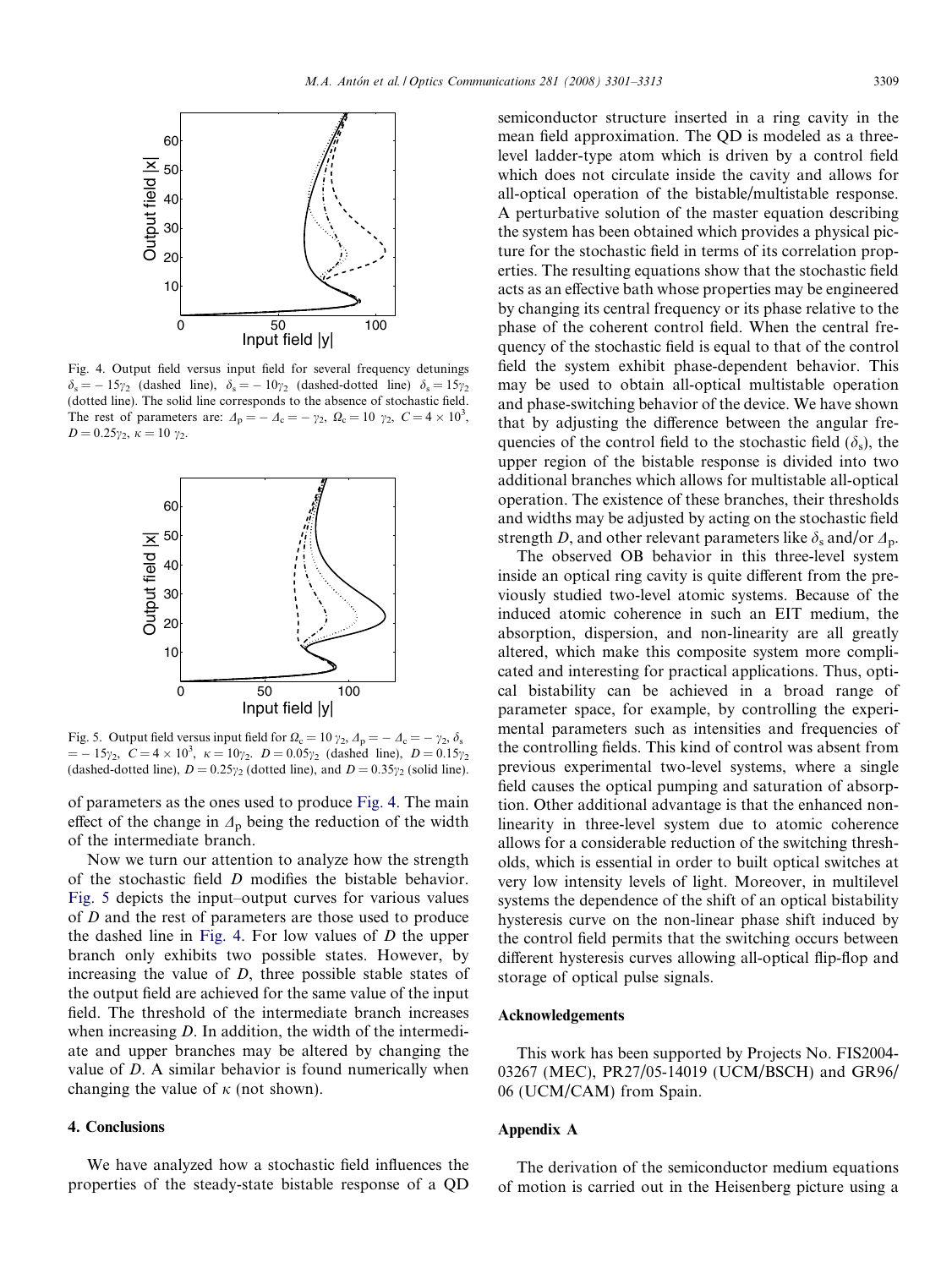<span id="page-9-0"></span>Hamiltonian that contains the contributions from the freecarrier energy, dipole interaction energy with the optical fields, and Coulomb interaction energy among carriers [\[65,66\]](#page-12-0)

$$
H = H_0 + H_{\rm cf} + H_{\rm C},\tag{A.1}
$$

which contains contributions from the free-carrier energy,

$$
H_0 = \hbar \sum_n \omega_{en} a_n^+ a_n + \hbar \sum_m \omega_{hm} b_m^+ b_m, \qquad (A.2)
$$

the carrier-external fields interaction energy,

$$
H_{\rm c\text{-}f} = -\sum_{n,m} \left( \mu_{nm} a_n^+ b_m^+ + \mu_{nm}^* b_m a_n \right) E(z,t), \tag{A.3}
$$

and the Coulomb interaction energy,

$$
H_C = \frac{1}{2} \sum_{n,m,r,s} W_{nm}^{rs} a_r^+ a_s^+ a_m a_n + \frac{1}{2} \sum_{n,m,r,s} W_{nm}^{rs} b_r^+ b_s^+ b_m b_n - \sum_{n,m,r,s} W_{nm}^{rs} a_r^+ b_s^+ b_m a_n.
$$
 (A.4)

In the above equations,  $a_n$  and  $a_n^+$  are electron annihilation and creation operators,  $b_n$  and  $b_n^+$  are the corresponding operators for holes,  $\omega_n$  is the free-carrier electron or hole energy,  $\mu_{nm}$  is the dipole matrix element between states  $|n\rangle$  and  $|m\rangle$ , and the optical field is defined as in Eq. [\(1\)](#page-2-0) in the paper. Eq. (A.4) contains the Coulomb interaction energy matrix element

$$
W_{nm}^{rs} = \int d^2 r_1 \int d^2 r_2 \phi_r^*(r_1) \phi_n(r_1) W(r_2 - r_1) \phi_s^*(r_2) \phi_m(r_2)
$$
  
= 
$$
\sum_{q \neq 0} W_q \int d^2 r_1 \phi_r^*(r_1) e^{-i q \cdot r_1} \phi_n(r_1)
$$
  

$$
\times \int d^2 r_2 \phi_s^*(r_2) e^{-i q \cdot r_2} \phi_m(r_2), \qquad (A.5)
$$

where  $\phi_n(r)$  is the dot wave function in the quantum dot plane,

$$
W_q = \frac{1}{\epsilon_q} \frac{e^2}{2A\epsilon_b q},\tag{A.6}
$$

is the Fourier transform of the screened Coulomb potential,  $e$  is the electron charge,  $A$  is the area of the quantum well containing the quantum dots,  $\epsilon_b$  is the host dielectric constant, and  $\epsilon_q$  is the dimensionless longitudinal dielectric function.

For a quantum coherence configuration such as it is shown in [Fig. 1](#page-2-0), the optical field is

$$
E^{c}(z,t) = \frac{1}{2}E_{c0}(t)e^{-i(\omega_{c}t - kz + \phi_{c})} + E_{p0}e^{-i(\omega_{p}t - kz + \phi_{p})} + \text{c.c.},
$$
\n(A.7)

with the signal field connecting the  $|2\rangle$  and  $|3\rangle$  states, and probe field close to resonance to the transition  $|1\rangle \leftrightarrow |2\rangle$ .

Using the above Hamiltonian and considering only the scheme consisting of three states  $|\alpha\rangle$ ,  $|\beta\rangle$  and  $|\gamma\rangle$  it is straightforward to derive the equations of motion for

the microscopic polarization and populations. The intersubband polarization is defined as  $\sigma_{\alpha\beta} = \langle b_{\beta} a_{\alpha} \rangle$ , intraband polarization as  $\sigma_{\beta\gamma} = \langle b_{\gamma} a_{\beta} \rangle$ ,  $n_{e\alpha} = \langle a_{\alpha}^{\dagger} a_{\alpha} \rangle$ , and  $n_{\beta} = \langle b_{\beta}^{\dagger} b_{\beta} \rangle$ , are the electron populations, while  $n_{\gamma} = \langle b_{\gamma}^{\dagger} b_{\gamma} \rangle$  is the hole population. In the screened HartreeFock limit [\[65,66\],](#page-12-0) the following coupled equations are obtained:

$$
\frac{\partial \sigma_{\alpha\beta}}{\partial t} = -i(\omega_{\alpha\beta} - \omega_p)\sigma_{\alpha\beta} - i\Omega_{\alpha\beta}(n_{\alpha} + n_{\beta} - 1) + i\Omega_{\alpha\gamma}\sigma_{\gamma\alpha} + \left(\frac{\partial \sigma_{\alpha\beta}}{\partial t}\right)_{\text{col}},
$$
\n
$$
\frac{\partial \sigma_{\beta\gamma}}{\partial t} = -i(\omega_{\beta\gamma} - \omega_{\text{c}})\sigma_{\beta\gamma} - i\Omega_{\beta\gamma}(n_{\beta} + n_{\gamma} - 1) - i\Omega_{\alpha\gamma}\sigma_{\alpha\gamma} + \left(\frac{\partial \sigma_{\alpha\beta}}{\partial t}\right)_{\text{col}},
$$
\n
$$
\frac{\partial \sigma_{\alpha\gamma}}{\partial t} = -i(\omega_{\alpha\gamma} - \omega_p - \omega_{\text{c}})\sigma_{\alpha\gamma} - i\Omega_{\alpha\gamma}\sigma_{\alpha\beta} + i\Omega_{\alpha\beta}\sigma_{\beta\gamma} + \left(\frac{\partial \sigma_{\alpha\beta}}{\partial t}\right)_{\text{col}},
$$
\n
$$
\frac{\partial \sigma_{\alpha\alpha}}{\partial t} = i\Omega_{\alpha\beta}(\sigma_{\beta\alpha} - \sigma_{\alpha\beta}) + \left(\frac{\partial \sigma_{\alpha\alpha}}{\partial t}\right)_{\text{col}},
$$
\n
$$
\frac{\partial \sigma_{\beta\beta}}{\partial t} = i\Omega_{\beta\gamma}(\sigma_{\gamma\beta} - \sigma_{\beta\gamma}) + \left(\frac{\partial \sigma_{\beta\beta}}{\partial t}\right)_{\text{col}},
$$
\n(A.8)

where both the transition frequency  $\omega_{\alpha\beta}$  and the Rabi frequency  $\Omega_{\alpha\beta}$  are modified by many-body effects:

$$
\omega_{\alpha\beta} = \omega_{\alpha\beta}^{(0)} + \Delta_{\alpha\beta}^{d},
$$
  
\n
$$
\Omega_{\alpha\beta} = \frac{\mu_{\alpha\beta}}{2\hbar}E^{+} + \Delta_{\alpha\beta}^{nd}.
$$
\n(A.9)

Here,  $\omega_{\alpha\beta}^{(0)} = \omega_{en} + \omega_{sm}$  is the unexcited-material transition frequency,  $\mu_{\alpha\beta}$  is the dipole matrix element,  $E^+$  is the po-sitive frequency part of Eq. [\(1\)](#page-2-0) with  $z = 0$ , and the many-body contributions are grouped into diagonal and non-diagonal terms  $\Delta_{\alpha\beta}^{d}$  and  $\Delta_{\alpha\beta}^{nd}$ , which are given by [\[66\]](#page-12-0)

$$
\varDelta_{\alpha\beta}^{d} = -\sum_{\alpha'} W_{\alpha'\alpha'}^{\alpha\alpha} n_{\alpha'} - \sum_{\beta'} W_{\beta'\beta'}^{\beta\beta} n_{\beta'}, \tag{A.10}
$$

$$
\varDelta_{\alpha\beta}^{nd} = \sum_{\alpha'\beta'} W_{\alpha'\beta'}^{\alpha\beta} \sigma_{\alpha'\beta'},\tag{A.11}
$$

where we neglected terms associated with the interaction dot-well. For a discussion on the separation into diagonal and non-diagonal contributions see Ref. [\[65\].](#page-12-0)

The three first equations in  $(A.8)$  is nothing but the polarization components equations with a scattering terms proportional to

$$
(n_{e\alpha} + n_{h\beta} - 1) = n_c - n_v,
$$
 (A.12)

which is the inversion of the states  $\alpha$  and  $\beta$ . Formally, these equations can be expressed as

$$
\frac{\partial \rho}{\partial t} = -\frac{i}{\hbar} \left[ H_{\text{eff}}^{\text{c}} \rho \right] + \left( \frac{\partial \sigma_{\alpha \beta}}{\partial t} \right)_{\text{col}},\tag{A.13}
$$

where the effective Hamiltonian  $H_{\text{eff}}^{\text{c}}$  is given by

$$
H_{\text{eff}}^{\text{c}} = \hbar \left[ \Delta_{\text{p}} \sigma_{\beta\beta} + (\Delta_{\text{p}} + \Delta_{\text{c}}) \sigma_{\alpha\alpha} \right] - \hbar \left( \Omega_{\beta\gamma} \sigma_{\beta\gamma} + \Omega_{\alpha\beta} \sigma_{\alpha\beta} + \text{H.c.} \right),
$$
 (A.14)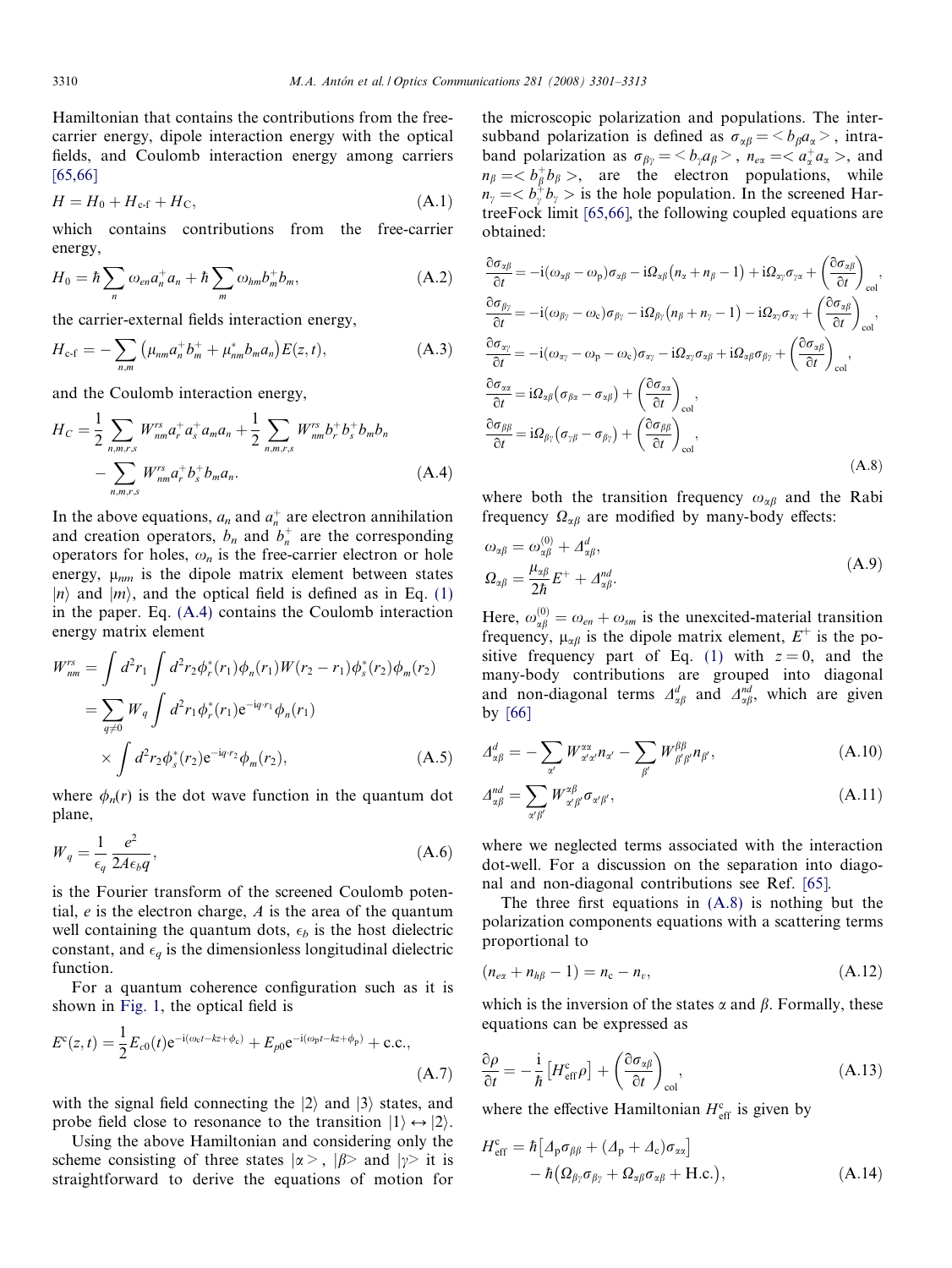where

$$
A_{\rm p} = \omega_{\alpha\beta}^{(0)} + A_{\alpha\beta}^{d} - \omega_{\rm p},
$$
  
\n
$$
A_{\rm c} = \omega_{\beta\gamma}^{(0)} + A_{\beta\gamma}^{d} - \omega_{\rm c},
$$
  
\n
$$
\Omega_{\alpha\beta} = \Omega_{\rm c} + A_{\alpha\beta}^{nd},
$$
  
\n
$$
\Omega_{\beta\gamma} = \Omega_{\rm p} + A_{\beta\gamma}^{nd}.
$$
\n(A.15)

If we assume a situation in which optical excitation is not too strong, the effect of bandgap renormalization can be neglected. Therefore, from the Coulomb interaction we only keep the mutual attraction between electrons and holes. This approximation is justified if the density of generated electron–hole pairs is well below the Mott density [\[63\].](#page-12-0) As a result of the above considerations we will assume from now on that the effect of Coulomb interaction is twofold. First, it gives rise to energy shifts which we assume constant. Second, it induces dephasing which we assume is included in phenomenological constant  $\gamma_{\alpha\beta}$ . With these considerations in mind, the effective Hamiltonian in Eq. [\(A.14\)](#page-9-0) reduces to the atomic-like hamiltonian for a three-level ladder system as in Eq. [\(5\)](#page-3-0) of the main paper, where we approximate the polarization dephasing term by

$$
\left(\frac{\partial \sigma_{\alpha\beta}}{\partial t}\right)_{\text{col}} = -\gamma_{\alpha\beta}\sigma_{\alpha\beta},\tag{A.16}
$$

where  $\gamma_{\alpha\beta}$  is the effective dephasing rate.

#### Appendix B

The dressed states can be written in terms of the bare states as  $(|1\rangle, |2\rangle, |3\rangle)$ <sup>tt</sup> =  $U(|\alpha\rangle, |\beta\rangle, |\gamma\rangle)$ <sup>tt</sup>, where U stands for the matrix transformation

$$
U = \begin{pmatrix} a_{1\alpha} & a_{2\alpha} & a_{3\alpha} \\ a_{1\beta} & a_{2\beta} & a_{3\beta} \\ a_{1\gamma} & a_{2\gamma} & a_{3\gamma} \end{pmatrix},
$$
(B.1)

and the coefficients are explicitly given by Eq. [\(17\).](#page-4-0) The magnitude of interest  $S_+$  in Eq. [\(13\)](#page-4-0) can be obtained by means of a transform into the basis of the dressed states as follows

$$
S_{+}^{U} = U^{-1}S_{+}U = D\kappa \int_{0}^{\infty} d\tau e^{-(\kappa + i\delta_{s})\tau} (U^{-1}e^{-iH_{\text{eff}}^{c}\tau}U)
$$

$$
\times (U^{-1}\sigma_{32}U)(U^{-1}e^{iH_{\text{eff}}^{c}\tau}U)
$$

$$
= D\kappa \int_{0}^{\infty} d\tau e^{-(\kappa + i\delta_{s})\tau} e^{-iH_{0}^{U}\tau} \sigma_{32}^{U}e^{iH_{0}^{U}\tau}, \qquad (B.2)
$$

where

$$
H_0^U = U^{-1} H_{\text{eff}}^c U = \lambda_{\alpha\alpha} \sigma_{\alpha\alpha} + \lambda_{\beta\beta} \sigma_{\beta\beta} + \lambda_{\gamma\gamma} \sigma_{\gamma\gamma},
$$
  
\n
$$
\sigma_{32}^U = U^{-1} \sigma_{32} U = a_{3\alpha} a_{2\alpha} \sigma_{\alpha\alpha} + a_{3\alpha} a_{2\beta} \sigma_{\alpha\beta} + a_{3\alpha} a_{2\gamma} \sigma_{\alpha\gamma}
$$
  
\n
$$
+ a_{3\beta} a_{2\alpha} \sigma_{\beta\alpha} + a_{3\beta} a_{2\beta} \sigma_{\beta\beta} + a_{3\beta} a_{2\gamma} \sigma_{\beta\gamma} + a_{3\gamma} a_{2\alpha} \sigma_{\gamma\alpha}
$$
  
\n
$$
+ a_{3\gamma} a_{2\beta} \sigma_{\gamma\beta} + a_{3\gamma} a_{2\gamma} \sigma_{\gamma\gamma}.
$$
  
\n(B.3)

Inserting Eq. (B.3) in Eq. (B.2) and taking into account that  $e^{-i\tilde{H}_0^U \tau} \sigma_{mn} e^{iH_0^U \tau} = \sigma_{mn} e^{-i(\lambda_m - \lambda_n)\tau}$ , we obtain

$$
S_{+}^{U} = D\kappa \int_{0}^{\infty} d\tau e^{-(\kappa + i\delta_{s})\tau} \left[ \left( a_{3\alpha} a_{2\alpha} \sigma_{\alpha\alpha} + a_{3\beta} a_{2\beta} \sigma_{\beta\beta} + a_{3\gamma} a_{2\gamma} \sigma_{\gamma\gamma} \right) \right. \\ \left. + a_{3\gamma} a_{2\alpha} \sigma_{\gamma\alpha} e^{-i(\lambda_{\gamma} - \lambda_{\alpha})\tau} + a_{3\gamma} a_{2\beta} \sigma_{\gamma\beta} e^{-i(\lambda_{\gamma} - \lambda_{\beta})\tau} \right. \\ \left. + a_{3\beta} a_{2\alpha} \sigma_{\beta\alpha} e^{-i(\lambda_{\beta} - \lambda_{\alpha})\tau} + a_{3\alpha} a_{2\beta} \sigma_{\alpha\beta} e^{-i(\lambda_{\alpha} - \lambda_{\beta})\tau} \right. \\ \left. + a_{3\alpha} a_{2\gamma} \sigma_{\alpha\gamma} e^{-i(\lambda_{\alpha} - \lambda_{\gamma})\tau} + a_{3\beta} a_{2\gamma} \sigma_{\beta\gamma} e^{-i(\lambda_{\beta} - \lambda_{\gamma})\tau} \right].
$$

This integral yields

$$
S_{+}^{U} = D\kappa \left[ \left( a_{3\alpha} a_{2\alpha} \sigma_{\alpha\alpha} + a_{3\beta} a_{2\beta} \sigma_{\beta\beta} + a_{3\gamma} a_{2\gamma} \sigma_{\gamma\gamma} \right) \frac{1}{\kappa + i \delta_{s}} + a_{3\gamma} a_{2\alpha} \sigma_{\gamma\alpha} \frac{1}{\kappa + i \left[ \delta_{s} + (\lambda_{\gamma} - \lambda_{\alpha}) \right]} + a_{3\gamma} a_{2\beta} \sigma_{\gamma\beta} \frac{1}{\kappa + i \left[ \delta_{s} + (\lambda_{\gamma} - \lambda_{\beta}) \right]} + a_{3\beta} a_{2\alpha} \sigma_{\beta\alpha} \frac{1}{\kappa + i \left[ \delta_{s} + (\lambda_{\beta} - \lambda_{\alpha}) \right]} + a_{3\alpha} a_{2\beta} \sigma_{\alpha\beta} \frac{1}{\kappa + i \left[ \delta_{s} + (\lambda_{\alpha} - \lambda_{\beta}) \right]} + a_{3\alpha} a_{2\gamma} \sigma_{\alpha\gamma} \frac{1}{\kappa + i \left[ \delta_{s} + (\lambda_{\alpha} - \lambda_{\gamma}) \right]} + a_{3\beta} a_{2\gamma} \sigma_{\beta\gamma} \frac{1}{\kappa + i \left[ \delta_{s} + (\lambda_{\beta} - \lambda_{\gamma}) \right]}.
$$
\n(B.4)

The expression for  $S^U_+$  can be recast to

$$
S_{+}^{U} = \begin{pmatrix} a_{3\alpha}a_{2\alpha}\sigma_{\alpha\alpha} + a_{3\beta}a_{2\beta}\sigma_{\beta\beta} + a_{3\gamma}a_{2\gamma}\sigma_{\gamma\gamma} \\ a_{3\gamma}a_{2\alpha}\sigma_{\gamma\alpha} \\ a_{3\beta}a_{2\beta}\sigma_{\gamma\beta} \\ a_{3\beta}a_{2\gamma}\sigma_{\beta\gamma} \\ a_{3\beta}a_{2\gamma}\sigma_{\beta\gamma} \\ a_{3\beta}a_{2\gamma}\sigma_{\beta\gamma} \end{pmatrix}^{\text{tt}}
$$

$$
\begin{pmatrix} 1/(\kappa + \mathrm{i}\delta_{\mathrm{s}}) \\ 1/(\kappa + \mathrm{i}\delta_{\mathrm{s}} + (\lambda_{\gamma} - \lambda_{\alpha})]) \\ 1/(\kappa + \mathrm{i}\delta_{\mathrm{s}} + (\lambda_{\gamma} - \lambda_{\beta})]) \\ 1/(\kappa + \mathrm{i}\delta_{\mathrm{s}} + (\lambda_{\beta} - \lambda_{\alpha})) \\ 1/(\kappa + \mathrm{i}\delta_{\mathrm{s}} + (\lambda_{\alpha} - \lambda_{\beta})) \\ 1/(\kappa + \mathrm{i}\delta_{\mathrm{s}} + (\lambda_{\alpha} - \lambda_{\gamma})) \\ 1/(\kappa + \mathrm{i}\delta_{\mathrm{s}} + (\lambda_{\alpha} - \lambda_{\gamma})) \end{pmatrix} . \tag{B.5}
$$

The result  $(S_+^U)$  is then transformed back to the bare state basis via  $S_+ = US_+^U U^{-1}$ , i.e., by transforming each  $\sigma_{\eta\chi}$  ( $\eta$ ,  $\chi = \alpha, \beta, \gamma$ 

$$
\sigma_{\eta\chi} = \sum_{i,j=1}^{3} a_{i\eta} a_{j\chi} \sigma_{ij}.
$$
 (B.6)

Then we can obtain the matrix M in Eq. [\(20\)](#page-4-0),  $\vec{\beta} = M\vec{\gamma}$ , M being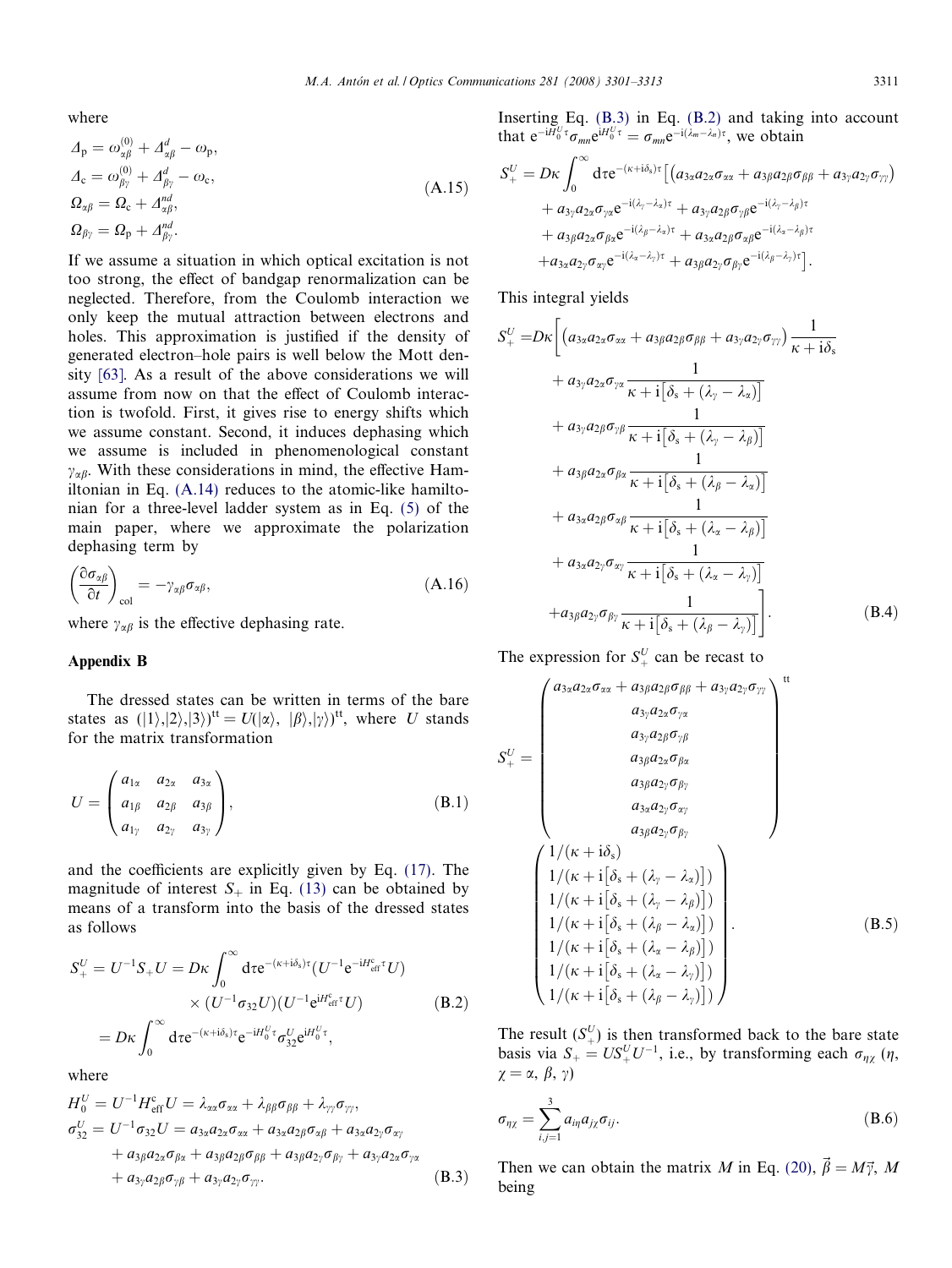<span id="page-11-0"></span>

|       |                                                | $a_{3\alpha}a_{2\alpha}a_{1\alpha}^2 + a_{3\gamma}a_{2\gamma}a_{1\gamma}^2 + a_{3\beta}a_{2\beta}a_{1\beta}^2$ |                                                                                                                                          | $a_{3\beta}a_{2\alpha}a_{1\beta}a_{1\alpha}$ | $a_{3\beta}a_{2\gamma}a_{1\beta}a_{1\gamma}$ |
|-------|------------------------------------------------|----------------------------------------------------------------------------------------------------------------|------------------------------------------------------------------------------------------------------------------------------------------|----------------------------------------------|----------------------------------------------|
|       |                                                | $a_{3\alpha}a_{2\alpha}a_{2\alpha}^2 + a_{3\gamma}a_{2\gamma}a_{2\gamma}^2 + a_{3\beta}a_{2\beta}a_{2\beta}^2$ |                                                                                                                                          | $a_{3\beta}a_{2\alpha}a_{2\beta}a_{2\alpha}$ | $a_{3\beta}a_{2\gamma}a_{2\beta}a_{2\gamma}$ |
|       |                                                | $a_{3\alpha}a_{2\alpha}a_{3\alpha}^2 + a_{3\gamma}a_{2\gamma}a_{3\gamma}^2 + a_{3\beta}a_{2\beta}a_{3\beta}^2$ |                                                                                                                                          | $a_{3\beta}a_{2\alpha}a_{3\beta}a_{3\alpha}$ | $a_{3\beta}a_{2\gamma}a_{3\beta}a_{3\gamma}$ |
|       |                                                |                                                                                                                | $a_{3\alpha}a_{2\alpha}a_{3\alpha}a_{2\alpha} + a_{3\gamma}a_{2\gamma}a_{3\gamma}a_{2\gamma} + a_{3\beta}a_{2\beta}a_{3\beta}a_{2\beta}$ | $a_{3\beta}a_{2\alpha}a_{3\beta}a_{2\alpha}$ | $a_{3\beta}a_{2\gamma}a_{3\beta}a_{2\gamma}$ |
| $M =$ |                                                |                                                                                                                | $a_{3\alpha}a_{2\alpha}a_{2\alpha}a_{3\alpha} + a_{3\gamma}a_{2\gamma}a_{2\gamma}a_{3\gamma} + a_{3\beta}a_{2\beta}a_{2\beta}a_{3\beta}$ | $a_{3\beta}a_{2\alpha}a_{2\beta}a_{3\alpha}$ | $a_{3\beta}a_{2\gamma}a_{2\beta}a_{3\gamma}$ |
|       |                                                |                                                                                                                | $a_{3\alpha}a_{2\alpha}a_{1\alpha}a_{2\alpha} + a_{3\gamma}a_{2\gamma}a_{1\gamma}a_{2\gamma} + a_{3\beta}a_{2\beta}a_{1\beta}a_{2\beta}$ | $a_{3\beta}a_{2\alpha}a_{1\beta}a_{2\alpha}$ | $a_{3\beta}a_{2\gamma}a_{1\beta}a_{2\gamma}$ |
|       |                                                |                                                                                                                | $a_{3\alpha}a_{2\alpha}a_{2\alpha}a_{1\alpha} + a_{3\gamma}a_{2\gamma}a_{2\gamma}a_{1\gamma} + a_{3\beta}a_{2\beta}a_{2\beta}a_{1\beta}$ | $a_{3\beta}a_{2\alpha}a_{2\beta}a_{1\alpha}$ | $a_{3\beta}a_{2\gamma}a_{2\beta}a_{1\gamma}$ |
|       |                                                |                                                                                                                | $a_{3\alpha}a_{2\alpha}a_{1\alpha}a_{3\alpha} + a_{3\gamma}a_{2\gamma}a_{1\gamma}a_{3\gamma} + a_{3\beta}a_{2\beta}a_{1\beta}a_{3\beta}$ | $a_{3\beta}a_{2\alpha}a_{1\beta}a_{3\alpha}$ | $a_{3\beta}a_{2\gamma}a_{1\beta}a_{3\gamma}$ |
|       |                                                |                                                                                                                | $a_{3\alpha}a_{2\alpha}a_{3\alpha}a_{1\alpha} + a_{3\gamma}a_{2\gamma}a_{3\gamma}a_{1\gamma} + a_{3\beta}a_{2\beta}a_{3\beta}a_{1\beta}$ | $a_{3\beta}a_{2\alpha}a_{3\beta}a_{1\alpha}$ | $a_{3\beta}a_{2\gamma}a_{3\beta}a_{1\gamma}$ |
|       | $a_{3\gamma}a_{2\alpha}a_{1\gamma}a_{1\alpha}$ | $a_{3\alpha}a_{2\gamma}a_{1\alpha}a_{1\gamma}$                                                                 | $a_{3\alpha}a_{2\beta}a_{1\alpha}a_{1\beta}$                                                                                             | $a_{3\gamma}a_{2\beta}a_{1\gamma}a_{1\beta}$ |                                              |
|       | $a_{3\gamma}a_{2\alpha}a_{2\gamma}a_{2\alpha}$ | $a_{3\alpha}a_{2\gamma}a_{2\alpha}a_{2\gamma}$                                                                 | $a_{3\alpha}a_{2\beta}a_{2\alpha}a_{2\beta}$                                                                                             | $a_{3\gamma}a_{2\beta}a_{2\gamma}a_{2\beta}$ |                                              |
|       | $a_{3\gamma}a_{2\alpha}a_{3\gamma}a_{3\alpha}$ | $a_{3\alpha}a_{2\gamma}a_{3\alpha}a_{3\gamma}$                                                                 | $a_{3\alpha}a_{2\beta}a_{3\alpha}a_{3\beta}$                                                                                             | $a_{3\gamma}a_{2\beta}a_{3\gamma}a_{3\beta}$ |                                              |
|       | $a_{3\gamma}a_{2\alpha}a_{3\gamma}a_{2\alpha}$ | $a_{3\alpha}a_{2\gamma}a_{3\alpha}a_{2\gamma}$                                                                 | $a_{3\alpha}a_{2\beta}a_{3\alpha}a_{2\beta}$                                                                                             | $a_{3\gamma}a_{2\beta}a_{3\gamma}a_{2\beta}$ |                                              |
|       | $a_{3\gamma}a_{2\alpha}a_{2\gamma}a_{3\alpha}$ | $a_{3\alpha}a_{2\gamma}a_{2\alpha}a_{3\gamma}$                                                                 | $a_{3\alpha}a_{2\beta}a_{2\alpha}a_{3\beta}$                                                                                             | $a_{3\gamma}a_{2\beta}a_{2\gamma}a_{3\beta}$ |                                              |
|       | $a_{3\gamma}a_{2\alpha}a_{1\gamma}a_{2\alpha}$ | $a_{3\alpha}a_{2\gamma}a_{1\alpha}a_{2\gamma}$                                                                 | $a_{3\alpha}a_{2\beta}a_{1\alpha}a_{2\beta}$                                                                                             | $a_{3\gamma}a_{2\beta}a_{1\gamma}a_{2\beta}$ |                                              |
|       | $a_{3\gamma}a_{2\alpha}a_{2\gamma}a_{1\alpha}$ | $a_{3\alpha}a_{2\gamma}a_{2\alpha}a_{1\gamma}$                                                                 | $a_{3\alpha}a_{2\beta}a_{2\alpha}a_{1\beta}$                                                                                             | $a_{3\gamma}a_{2\beta}a_{2\gamma}a_{1\beta}$ |                                              |
|       | $a_{3\gamma}a_{2\alpha}a_{1\gamma}a_{3\alpha}$ | $a_{3\alpha}a_{2\gamma}a_{1\alpha}a_{3\gamma}$                                                                 | $a_{3\alpha}a_{2\beta}a_{1\alpha}a_{3\beta}$                                                                                             | $a_{3\gamma}a_{2\beta}a_{1\gamma}a_{3\beta}$ |                                              |
|       | $a_{3\gamma}a_{2\alpha}a_{3\gamma}a_{1\alpha}$ | $a_{3\alpha}a_{2\gamma}a_{3\alpha}a_{1\gamma}$                                                                 | $a_{3\alpha}a_{2\beta}a_{3\alpha}a_{1\beta}$                                                                                             | $a_{3\gamma}a_{2\beta}a_{3\gamma}a_{1\beta}$ |                                              |

## References

- [1] L.A. Lugiato, in: E. Wolf (Ed.), Progress in Optics, vol. 21, North-Holland, Amsterdam, 1984.
- [2] H.M. Gibbs, S.L. McCall, T.N.C. Venkatesan, Phys. Rev. Lett. 3 (1976) 1135.
- [3] L.A. Orozco, H.J. Kimble, A.T. Rosenberger, L.A. Lugiato, M.L. Asquini, M. Brambilla, L.M. Narducci, Phys. Rev. A 39 (1989) 1235.
- [4] T. Ackemann et al., Phys. Rev. A 56 (1997) 2321.
- [5] J. Gripp, S.L. Mielke, L.A. Orozco, Phys. Rev. A 56 (1997) 3262.
- [6] L.A. Orozco, A.T. Rosenberger, H.J. Kimble, Phys. Rev. Lett. 53 (1984) 2547;
	- G. Rempe et al., Phys. Rev. Lett. 67 (1991) 1727;
	- G.T. Foster et al., Phys. Rev. A 66 (2002) 033807.
- [7] F.T. Arecchi, J. Kurmann, A. Politi, Opt. Commun. 44 (1983) 421.
- [8] E. Giacobino, Opt. Commun. 56 (1985) 249.
- [9] M. Kitano, T. Yabuzaki, T. Ogawa, Phys. Rev. Lett. 46 (1981) 926.
- [10] S. Cecchi, G. Giusfredi, E. Petriella, P. Salieri, Phys. Rev. Lett. 49 (1982) 1928.
- [11] D.F. Walls, P. Zoller, Opt. Commun. 34 (1980) 260.
- [12] D.F. Walls, P. Zoller, M.L. Steÿn-Ross, IEEE J. Quantum Electron. QE-17 (1981) 380.
- [13] W. Harshawardhan, G.S. Agarwal, Phys. Rev. A 53 (1996) 1812.
- [14] H. Wang, D.J. Goorskey, W.H. Burkett, M. Xiao, Opt. Lett. 25 (2000) 1732.
- [15] H. Wang, D.J. Goorskey, M. Xiao, Phys. Rev. A 65 (2001) 011801.
- [16] H. Wang, D.J. Goorskey, M. Xiao, Opt. Lett. 27 (2002) 1354.
- [17] A. Joshi, A. Brown, H. Wang, M. Xiao, Phys. Rev. A 67 (2003) 041801.
- [18] A. Joshi, A. Brown, H. Wang, M. Xiao, Phys. Rev. A 70 (2004) 041802(R).
- [19] A. Joshi, A. Brown, H. Wang, M. Xiao, Phys. Rev. Lett. 91 (2003) 143904.
- [20] H. Chang, H. Wu, C. Xie, H. Wang, Phys. Rev. Lett. 93 (2004) 213901.
- [21] M.A. Antón, O.G. Calderón, S. Melle, I. Gonzalo, F. Carreño, Opt. Commun. 268 (2006) 146.

[22] I. Novikova, A.S. Zibrov, D.F. Phillips, A. André, R.L. Walsworth, Phys. Rev. A 69 (2004) 061802.

 $(B.7)$ 

- [23] A. Joshi, W. Yang, M. Xiao, Opt. Lett. 30 (2005) 905.
- [24] A. Joshi, W. Yang, M. Xiao, Phys. Lett. A 315 (2003) 203.
- [25] M.A. Antón, O.G. Calderón, J. Opt. B: Quantum Semiclass. Opt. 4 (2002) 91.
- [26] M.A. Antón, O.G. Calderón, F. Carreño, Phys. Lett. A 311 (2003) 297.
- [27] S.O. Gong, S.D. Du, Z.Z. Xu, Phys. Lett. A 226 (1997) 293.
- [28] D. Cheng, C. Liu, S. Wang, S.Q. Gong, Opt. Commun. 263 (2006) 111.
- [29] P.C. Ku, F. Sedgwick, C.J. Chang-Hasnain, P. Palinginis, T. Li, H. Wang, S.W. Chang, S.L. Chuang, Opt. Lett. 29 (2004) 2291.
- [30] P. Palinginis, F. Sedgwick, S. Crankshaw, M. Moewe, C. Chang-Hasnain, Opt. Express 13 (2005) 9909.
- [31] H. Su, S.L. Chuang, Opt. Lett. 31 (2006) 271.
- [32] M. Phillips, H. Wang, Phys. Rev. Lett. 89 (2002) 186401.
- [33] M. Phillips, H. Wang, Opt. Lett. 28 (2003) 831.
- [34] G.B. Serapiglia, E. Paspalakis, C. Sirtori, K.L. Vodopyanov, C.C. Phillips, Phys. Rev. Lett. 84 (2003) 1019.
- [35] L. Silvestri, F. Bassani, G. Czajkowski, B. Davoudi, Eur. Phys. J. B 27 (2002) 89.
- [36] A.A. Belyanin, F. Capasso, V.V. Kocharovsky, VI.V. Kocharovsky, M.O. Scully, Phys. Rev. A 63 (2001) 053803.
- [37] P.C. Ku, C.J. Chang-Hasnain, S.L. Chuang, Electron. Lett. 38 (2002) 1581.
- [38] J. Kim, S.L. Chuan, P.C. Ku, C.J. Chang-Hasnain, J. Phys.: Condens. Matter 16 (2004) S3727.
- [39] S.F. Yelin, P.R. Hemmer, Phys. Rev. A 66 (2002) 013803.
- [40] H. Schmidt, K.L. Campman, A.C. Gossard, A. Imamoglu, Appl. Phys. Lett. 70 (1997) 3455.
- [41] H. Schmidt, R.J. Ram, Appl. Phys. Lett. 76 (2000) 3173.
- [42] J.H. Wu, J.Y. Gao, J.H. Xu, L. Silvestri, M. Artoni, G.C. LaRocca, F. Bassani, Phys. Rev. Lett. 95 (2005) 057401.
- [43] B.S. Ham, Appl. Phys. Lett. 78 (2001) 3382.
- [44] W. Pötz, Phys. Rev. B 71 (2005) 125331.
- [45] A. Joshi, M. Xiao, Appl. Phys. B 79 (2004) 65.